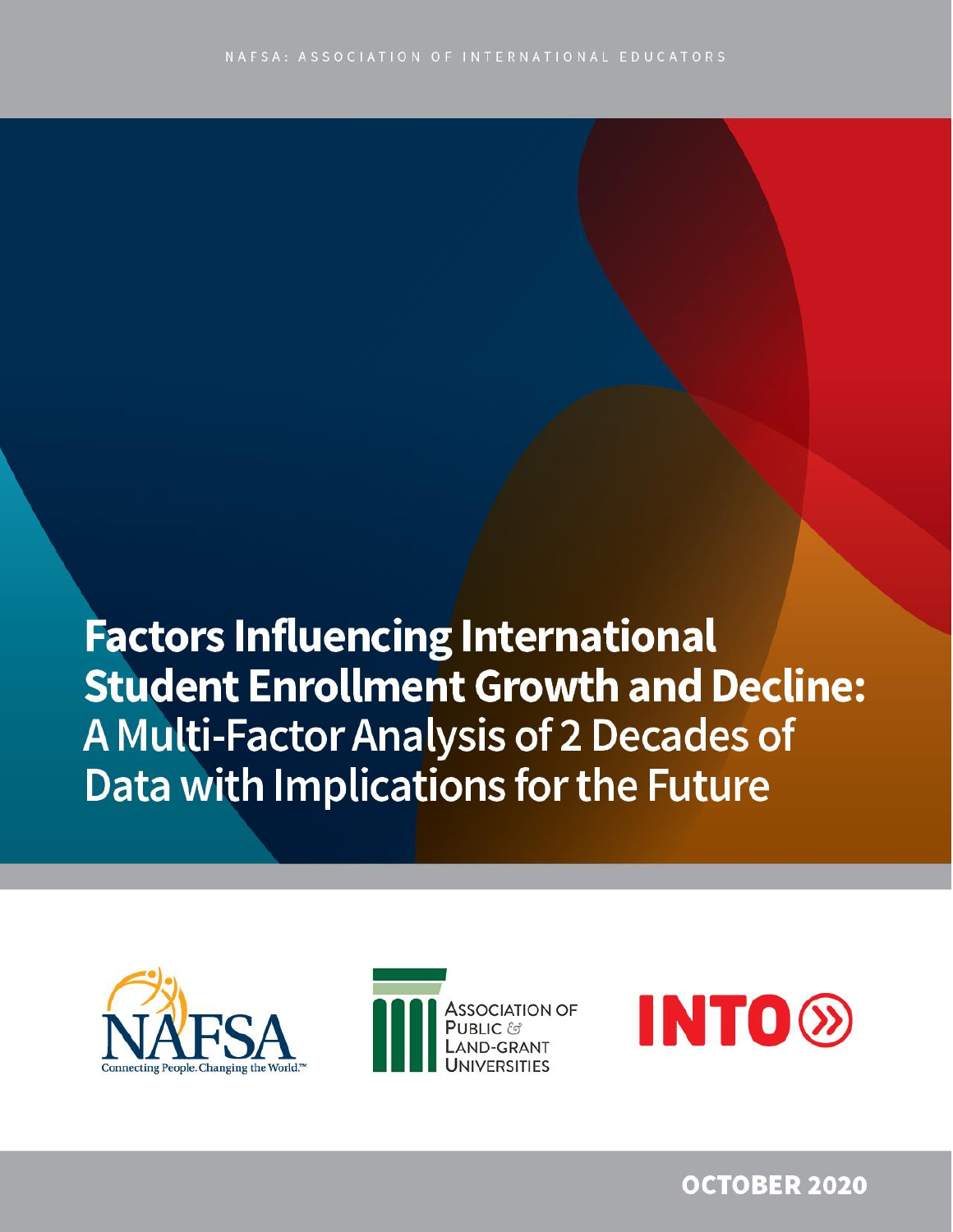## **Factors Influencing International Student Enrollment Growth and Decline: A Multi-Factor Analysis of 2 Decades of Data with Implications for the Future**

By Dana Bukenova, MSc; Bernie Burrola, MA; Kyle Contrata, MS; David L. Di Maria, EdD; Joann Ng Hartmann, MS; and Tim O'Brien



NAFSA: Association of International Educators 1307 New York Avenue, NW 8th Floor Washington, DC 20005-4715

NAFSA is the largest and most comprehensive association of professionals committed to advancing international higher education. Based in the United States, we provide programs, products, services, and a physical and virtual meeting space for the worldwide community of international educators. The association provides leadership to its varied constituencies through establishing principles of good practice and providing professional development opportunities. NAFSA encourages networking among professionals, convenes conferences and collaborative dialogues, and promotes research and knowledge creation to strengthen and serve the field. We lead the way in advocating for a better world through international education.

Edited by Wendy Rubin, NAFSA

Copyright © 2020 by NAFSA: Association of International Educators. No part of this publication may be reproduced, stored in a retrieval system, or transmitted in any form or by any means, electronic, mechanical, photocopying, recording, scanning, or otherwise, except as permitted under Section 107 or 108 of the United States Copyright Act, without the prior written permission of the publisher. Requests to the publisher for permission should be addressed to Publications@nafsa.org. Printed in the United States.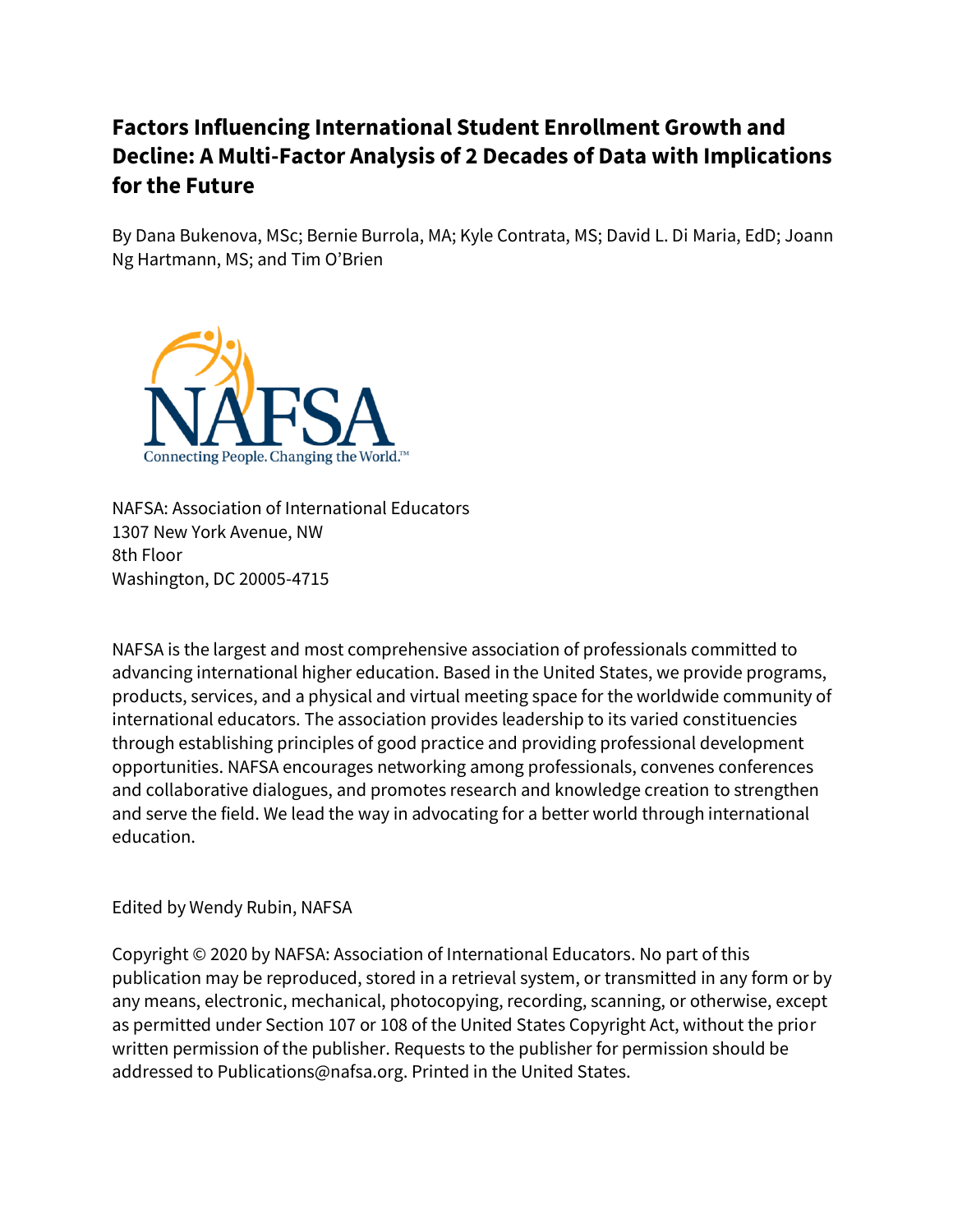# **Table of Contents**

| 1.<br>$\overline{2}$ .<br>3.<br>4.<br>5. |  |
|------------------------------------------|--|
|                                          |  |
|                                          |  |
|                                          |  |
|                                          |  |
|                                          |  |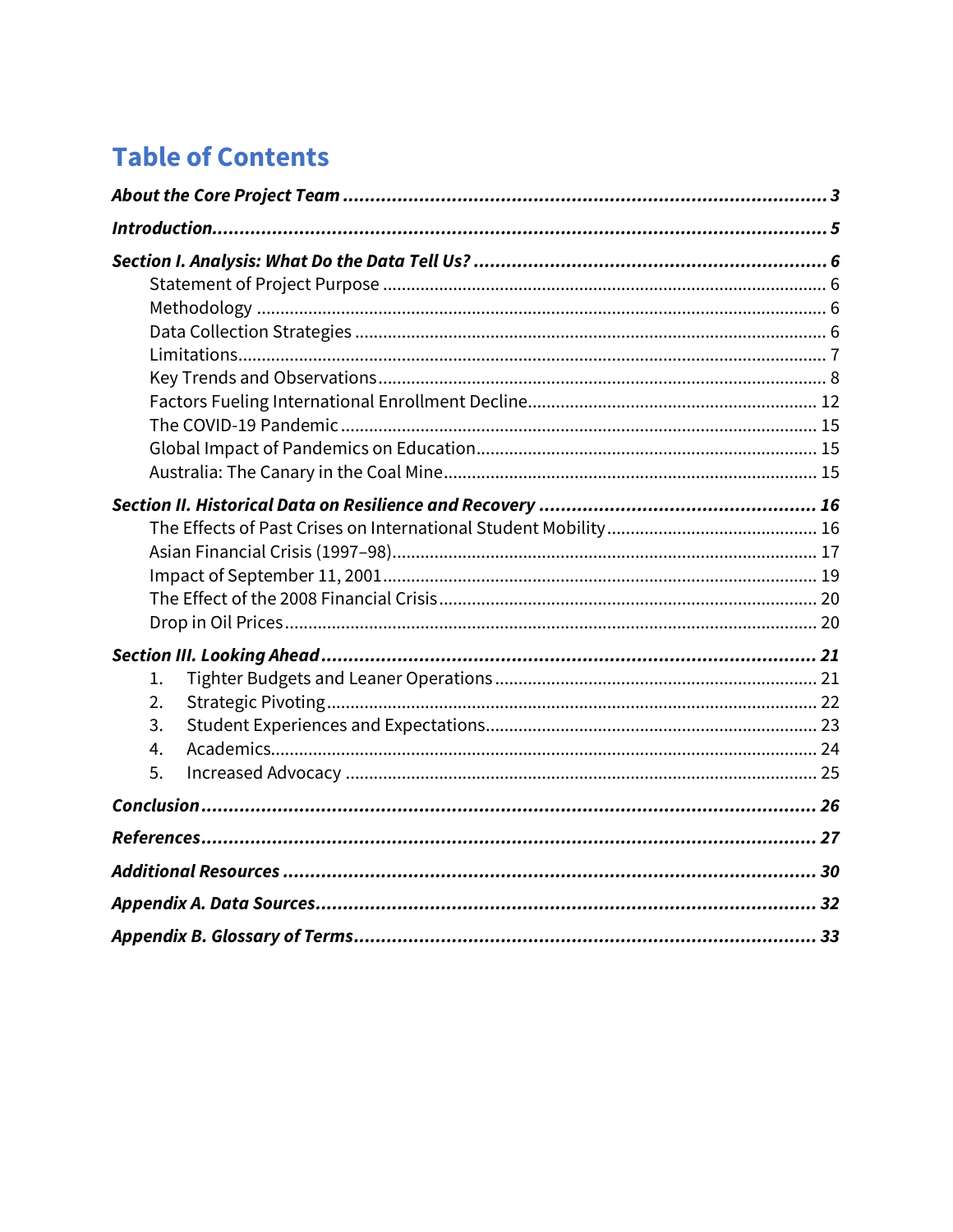# <span id="page-3-0"></span>About the Core Project Team

**Dana Bukenova, MSc,** serves as the North America insight and market analyst at INTO University Partnerships, providing detailed analysis of universities with a focus on international enrollment trends and financial performance. She is a member of the business intelligence and analytics team and leads efforts on development of analytical modelling of the U.S. international higher education landscape. Prior to joining INTO, Bukenova spent 7 years as a marketing analyst leading consumer analytics for a major telecommunication services provider in Central Asia. She holds an MSc in marketing from the University of Manchester.

**Bernie Burrola, MA,** serves as vice president of international programs at APLU, where he is responsible for strengthening the global engagement and impact of member universities in Canada, Mexico, and the United States. During the Obama presidency, he led a five-year bilateral presidential initiative to increase higher education ties between American and Indonesian universities. He previously worked at the U.S. Department of State within the Office of Global Education. Burrola is a graduate of the Fletcher School at Tufts University and Claremont McKenna College. He is a former Peace Corps Volunteer in Cape Verde, West Africa, and is fluent in Spanish and Portuguese.

**Kyle Contrata, MS,** is the director for data science and event technology at NAFSA: Association of International Educators. He is responsible for the application of machine learning and artificial intelligence methods to provide data-driven insights and solutions. Contrata has worked at NAFSA for 8 years, during which time he has led or support various projects, including the development of NAFSA's data warehouse and enhancements to NAFSA's International Student Economic Value Tool. He holds an MS in data analytics from the Georgia Institute of Technology.

**David L. Di Maria, EdD,** is the associate vice provost for international education at the University of Maryland-Baltimore County. He is chair-elect of NAFSA's International Education Leadership Knowledge Community, an elected member of APLU's Commission on International Initiatives Executive Committee and an invited member of the American Council on Education's Commission on Internationalization and Global Engagement. He previously served as chair of NAFSA's International Enrollment Management Knowledge Community and president of the American International Recruitment Council. Di Maria earned his doctorate from the University of Minnesota, where he focused his research on campus services for international students. He is the editor of two NAFSA books, *Managing a Successful International Admissions Office: NAFSA's Guide to International Admissions* and *Senior International Officers: Essential Roles and Responsibilities*.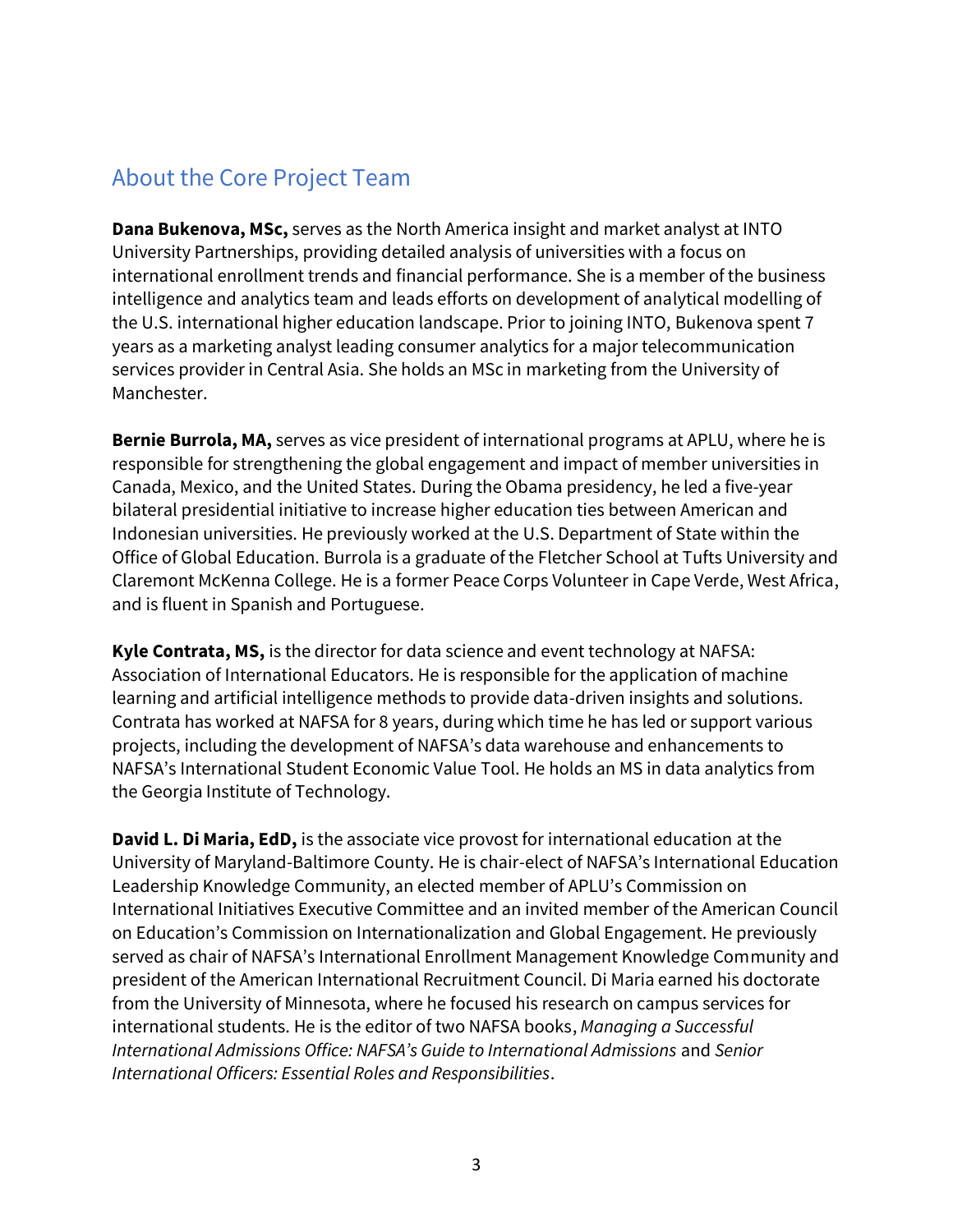**Joann Ng Hartmann, MS,** is the senior director for international enrollment managementinternational student and scholar services (IEM-ISSS) and volunteer engagement at NAFSA: Association of International Educators. In her capacity, Hartmann provides strategic staff leadership for professional development, publications, and programs related to IEM-ISSS. Prior to NAFSA, Hartmann spent more than 18 years at the University of Tennessee-Knoxville managing and overseeing the student and scholar services unit, including institutional compliance, orientation, and student/scholar advising support services. Hartmann is a former volunteer leader for NAFSA, serving in various regional and national capacities. She has written training curriculum and presented workshops and sessions at many conferences. She holds an MS in communication from the University of Louisiana-Lafayette.

**Tim O'Brien** is a senior vice president with INTO University Partnerships, a private sector organization supporting the global recruitment and internationalization efforts of 23 universities in China, the United Kingdom, and United States. Based in Washington, D.C., O'Brien is responsible for developing the partnership network across North America alongside collaboration on the production of data and analytics insight for partners and sector bodies in the United States and the United Kingdom. With almost 30 years' experience in international education, O'Brien also has held senior international roles in several UK universities, responsible for internationalization and establishing presence across key markets in Asia and sub-Saharan Africa. O'Brien graduated with a degree in international relations and political science from Newcastle University in the United Kingdom.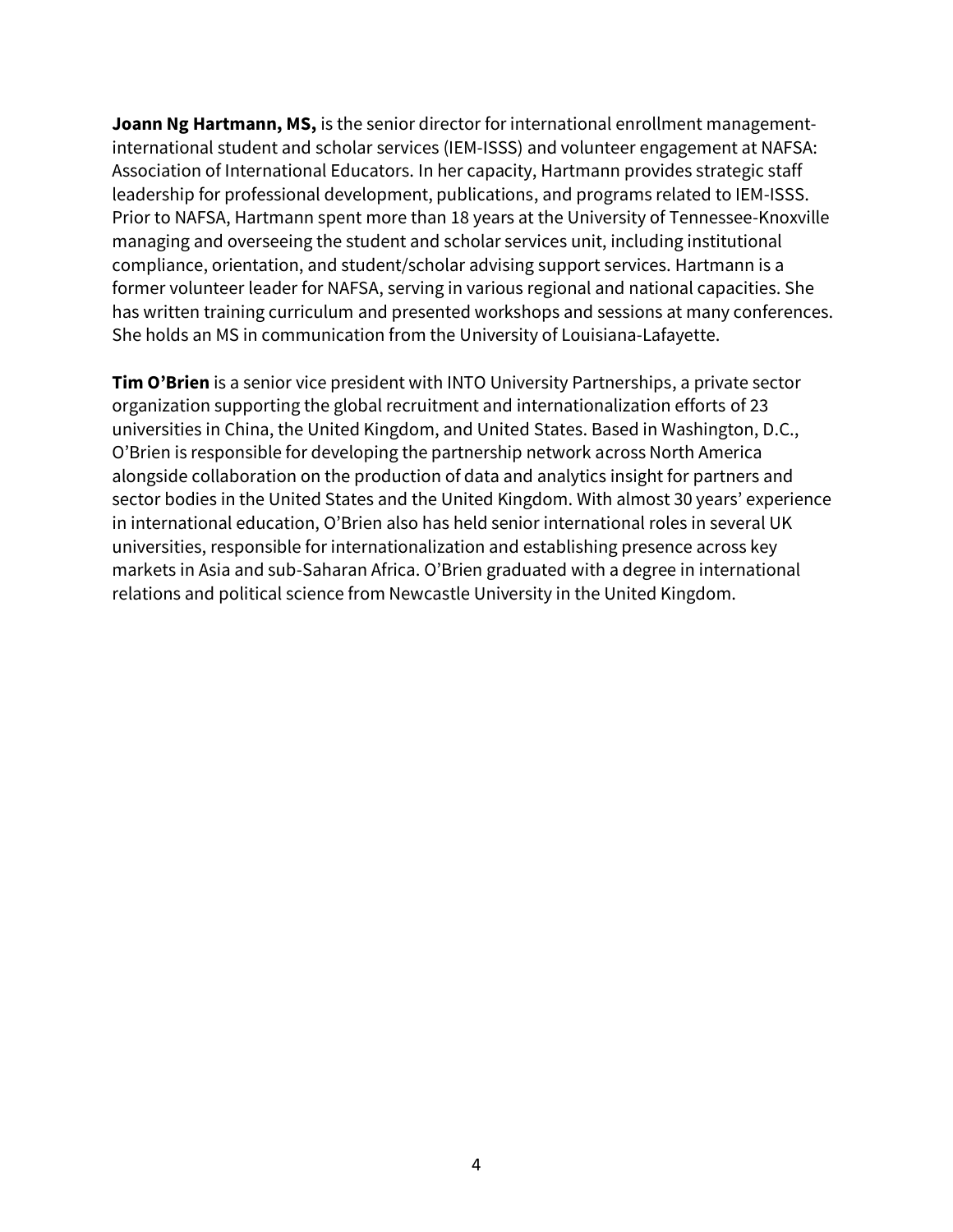## <span id="page-5-0"></span>**Introduction**

As a result of the COVID-19 pandemic, many higher education institutions in the United States face incredible, even existential challenges, ranging from unprecedented decreases in funding to a complete transition to online learning. However, long before widespread quarantines, international travel restrictions, and the current economic crisis, the United States was steadily losing ground as the top study destination for international students. Now, as the fall 2020 semester has begun with what is expected to be the smallest incoming class of new international students in decades, international enrollment managers and other campus leaders are under increased pressure to develop and execute strategies that will stop further losses and reverse a multiyear trend that has advanced quickly from a steady decline to a plummet in international student enrollment.

Like many modern organizations, higher education institutions increasingly rely on data to help inform their strategic decisionmaking and budgetary decisions. Understanding how to gather, analyze, and apply insights derived from data is essential for strategic planning and decisionmaking. In response to the growing need for data-informed insights, representatives from the Association of Public and Land-grant Universities, INTO University Partnerships, and NAFSA: Association of International Educators collaborated for more than a year to triangulate data from nearly a dozen publicly available and credible sources to determine statistically significant factors influencing international student enrollment growth and decline over a period of 2 decades.

This report differs from the currently available professional literature in terms of the breadth of datasets analyzed. Additionally, no similar analysis was found within the academic literature; while technical reports on international student enrollment trends are widely available, most of these are historical in nature and only provide descriptive data. This report uses sophisticated statistical analysis to advance current knowledge and presents key implications for higher education leaders.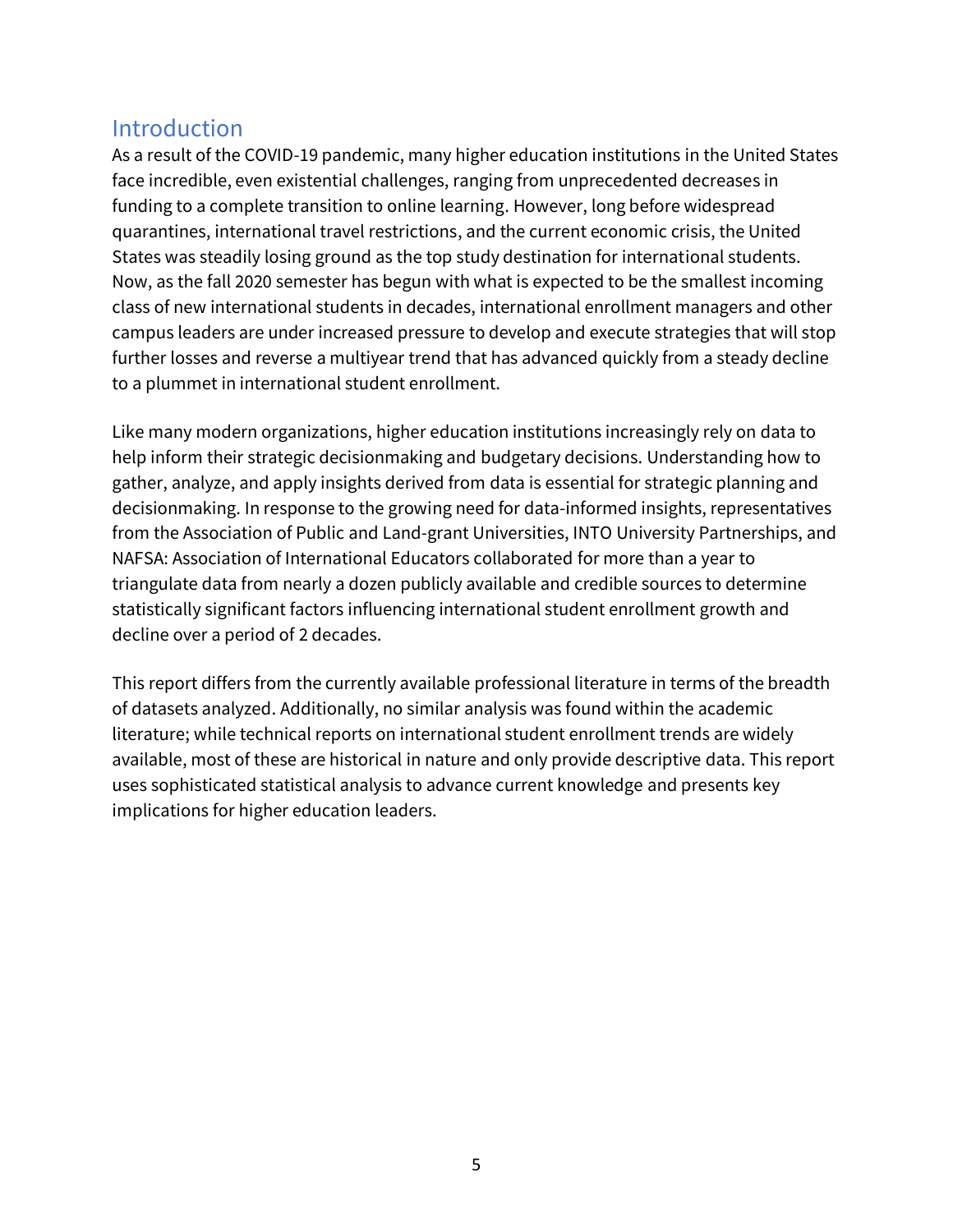# <span id="page-6-0"></span>Section I. Analysis: What Do the Data Tell Us?

#### <span id="page-6-1"></span>**Statement of Project Purpose**

International student enrollment has experienced significant growth since World War II. According to the Institute of International Education (IIE 2020), the number of international students in the United States has increased from just more than 620,000 in 2007–08 to more than 1 million today—averaging a 5.3 percent annual growth rate. While increasing numbers of students have been drawn from all parts of the globe, 80 percent of the total increase is attributable to just two countries: China and India.

Over the past few years, however, the number of new international students enrolling at U.S. institutions has declined. The nearly 10 percent reduction in new students since 2016 is notable given the previously consistent rate of growth. The downward trend appears to have affected universities differently—some have seen enrollment declines, while others have shown significant gains. The goal of this analysis is to explore key factors influencing changes in total international student enrollment, excluding Optional Practical Training, across groups of institutions. The analysis focuses on identifying the most influential variables leading to growth in international students, as well as measuring their relative importance.

#### <span id="page-6-2"></span>**Methodology**

The analysis was performed by using multiple logistic regression via Microsoft's Power BI platform. The coefficients adjusted for standard deviation follow a similar pattern to models in Excel and programming languages such as Python and R. There may not be an exact match between coefficients derived using the Key Influencers AI and a standard linear regression model. The Wald test was used to determine whether a factor is statistically significant and is considered an influencer. All factors designated significant have a *p* value less than 0.05.

#### <span id="page-6-3"></span>**Data Collection Strategies**

The primary source for international enrollment data was the Integrated Postsecondary Education Data System (IPEDS) Fall Collection. The sample included a total of 1,399 four-year, degree-granting institutions. Institutional characteristics and enrollment data were crossreferenced with secondary data drawn from the NAFSA International Student Economic Value Tool, Association of Public and Land-grant Universities (APLU) membership, and other selected data sources (see appendix A) to allow for better understanding of additional variables that could potentially affect international student enrollment.

This analysis looked at two historical periods:

- 1. 2007 to 2015 (period of international student enrollment growth)
- 2. 2015 to 2018 (period of international student enrollment slowdown and decline)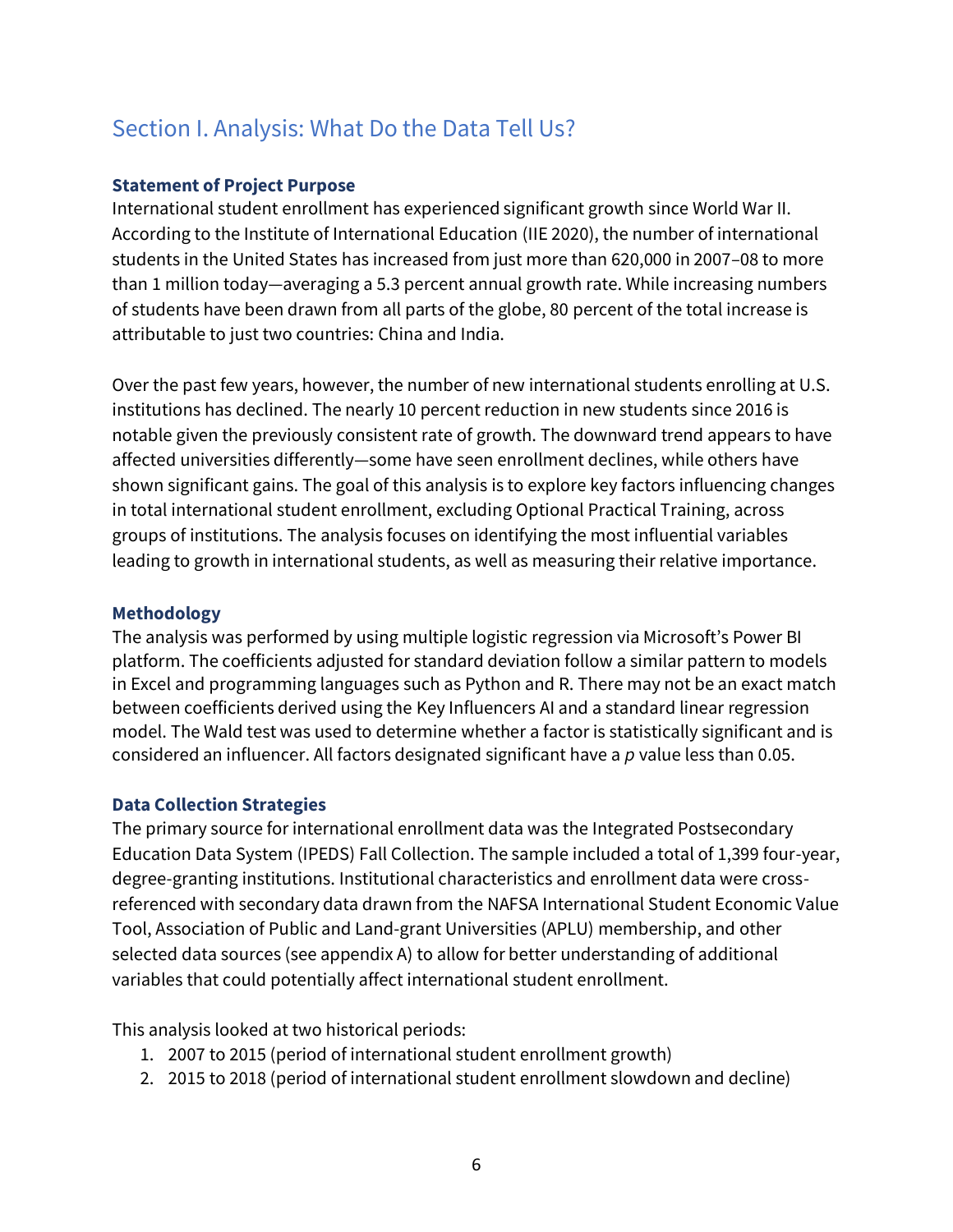Primary predictor variables in the analysis included the following:

- a. Academic Rankings of World Universities (ARWU)
- b. APLU membership
- c. Carnegie Classification
- d. Control type (public or private)
- e. Economic region
- f. Enrollment size
- g. Gallup state political party affiliation
- h. Graduation rate of international students
- i. NAFSA geographic regions
- j. Nonresident tuition
- k. Organisation for Economic Co-operation and Development (OECD) global mobility data
- l. QS World University Ranking
- m. Selectivity
- n. State
- o. Third-party recruitment partners and pathway programs
- p. UNESCO mobility data
- q. Urban or rural status
- r. *U.S. News and World Report* rankings

The dependent variables (the values we aimed to predict) were enrollment metrics, including variance in international enrollment, shift in the international share of total population, and international student enrollment's compound annual growth rate (CAGR). We accounted for confounding variables, variables that correlate with each other, by keeping only one of the confounding variables in the model. For example, selectivity correlated with *U.S. News* rankings and international graduation rate, while the *U.S. News* rankings correlated with ARWU and QS World.

#### <span id="page-7-0"></span>**Limitations**

A major limitation of this analysis is the inability to examine individual institutions' international student enrollment trends based on students' countries of origin. While enough data exist to provide an understanding of macro-level trends, it is not possible to conduct correlational statistics based on subgroups (e.g., type of institution and student nationality).

A second limitation of this analysis is that not all data sources are current. For instance, data available from IPEDS are often between 1 and 2 years older than the Student and Exchange Visitor Program (SEVP) data published within the U.S. Department of Homeland Security's Immigration and Customs Enforcement's Freedom of Information Act Library. While the project team could have addressed this challenge by limiting the analysis to the most recent year for which data were available across all data sources, the project team thought it would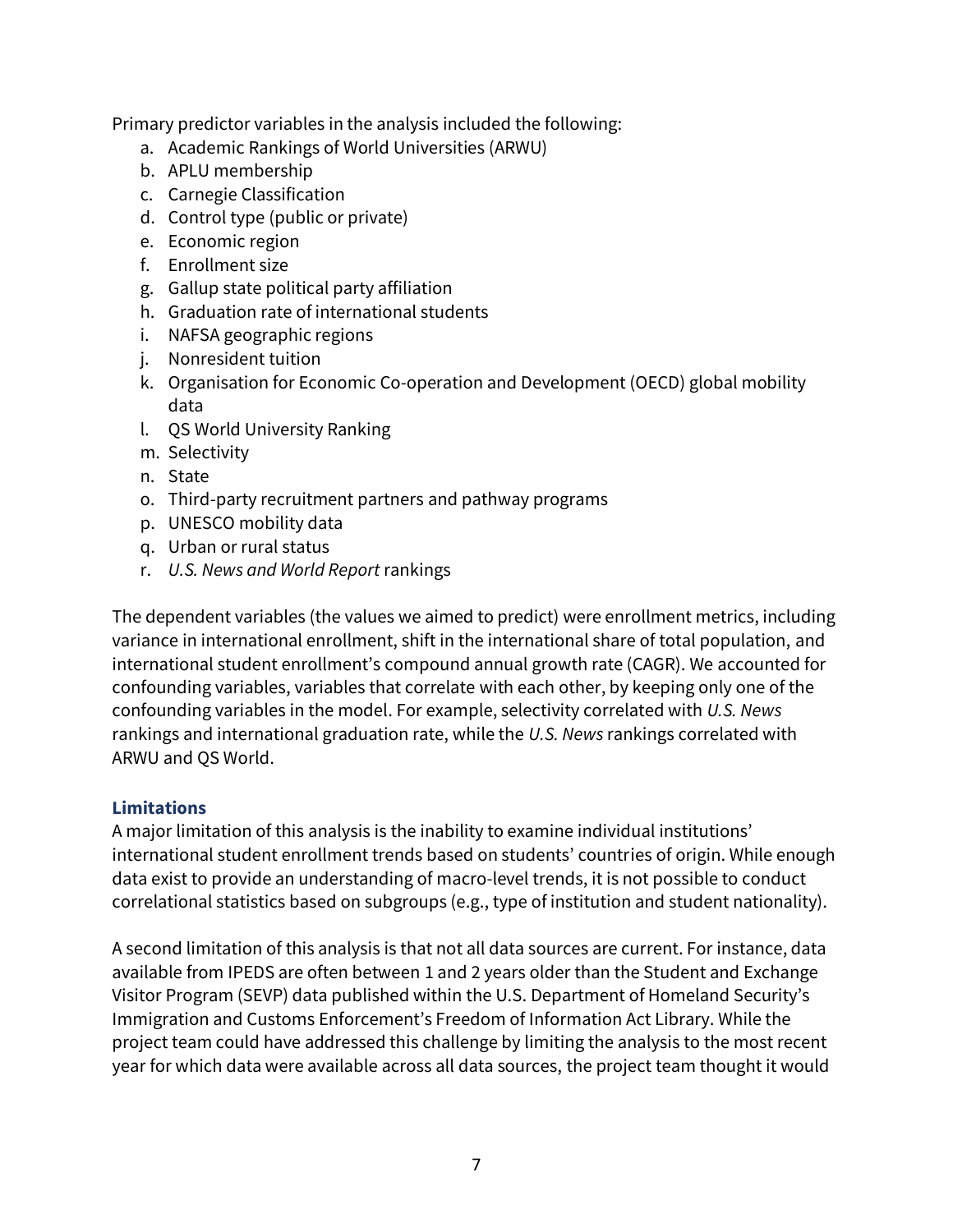be more relevant to incorporate the most recent year for which data were available from each individual data source.

A third limitation is the exploratory nature of this project. The project team sought to identify factors impacting international student enrollment, but we acknowledge that further analysis is necessary to understand the impact, if any, of possible confounding and extraneous variables.

A fourth limitation is that this analysis occurs over a limited range of years, 2007 to 2019, prior to the significant disruptions resulting from the COVID-19 pandemic, widespread civil unrest, and recent executive orders and presidential proclamations that specifically impact international students.

A fifth limitation is data availability. We acknowledge that many of the institutional characteristics used in this study are macro in scale and beyond the immediate control of an institution or its international office (e.g., Gallup state political party affiliation or whether the institution is in an urban or rural setting). Additional data on institutional characteristics, particularly micro-level features over which an institution or office can exercise some amount of control, would benefit the study.

Finally, this analysis is limited to four-year higher education institutions located in the United States and its territories.

#### <span id="page-8-0"></span>**Key Trends and Observations**

An overview of the U.S. international student market data indicated that between 2007 and 2015, international enrollment trended upward. The main drivers for this growth were China as the top sending country and India as an important sending market, specifically for master's-level students.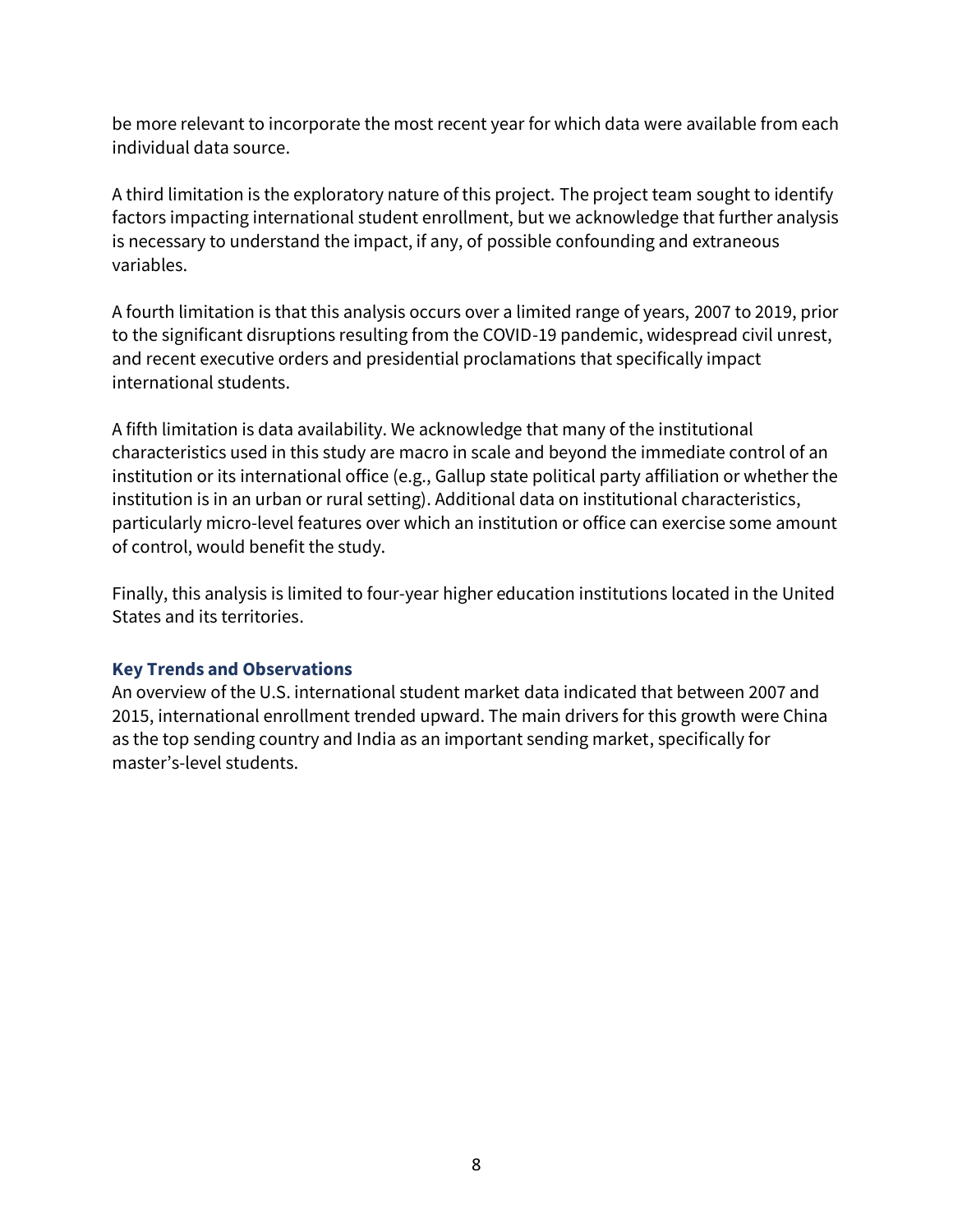

#### **Figure 1. Selected Global Events Impacting International Student Mobility**

1997 1998 1999 2000 2001 2002 2003 2004 2005 2006 2008 2010 2013 2015 2018

*Note:* This figure does not suggest correlation but is intended to provide context on major events. *Sources:* UIS.Stat (n.d.); IIE (2020).

Between 2015 and 2018, data analysis from IPEDS shows the U.S. international student market trended downward for a variety of reasons, including an increased denial rate for F-1 Visas, demographic shifts in South Korea, and a reduction in the number of scholarship students from Saudi Arabia. IPEDS data account for both degree and nondegree (creditbearing courses) and do not include students on Optional Practical Training.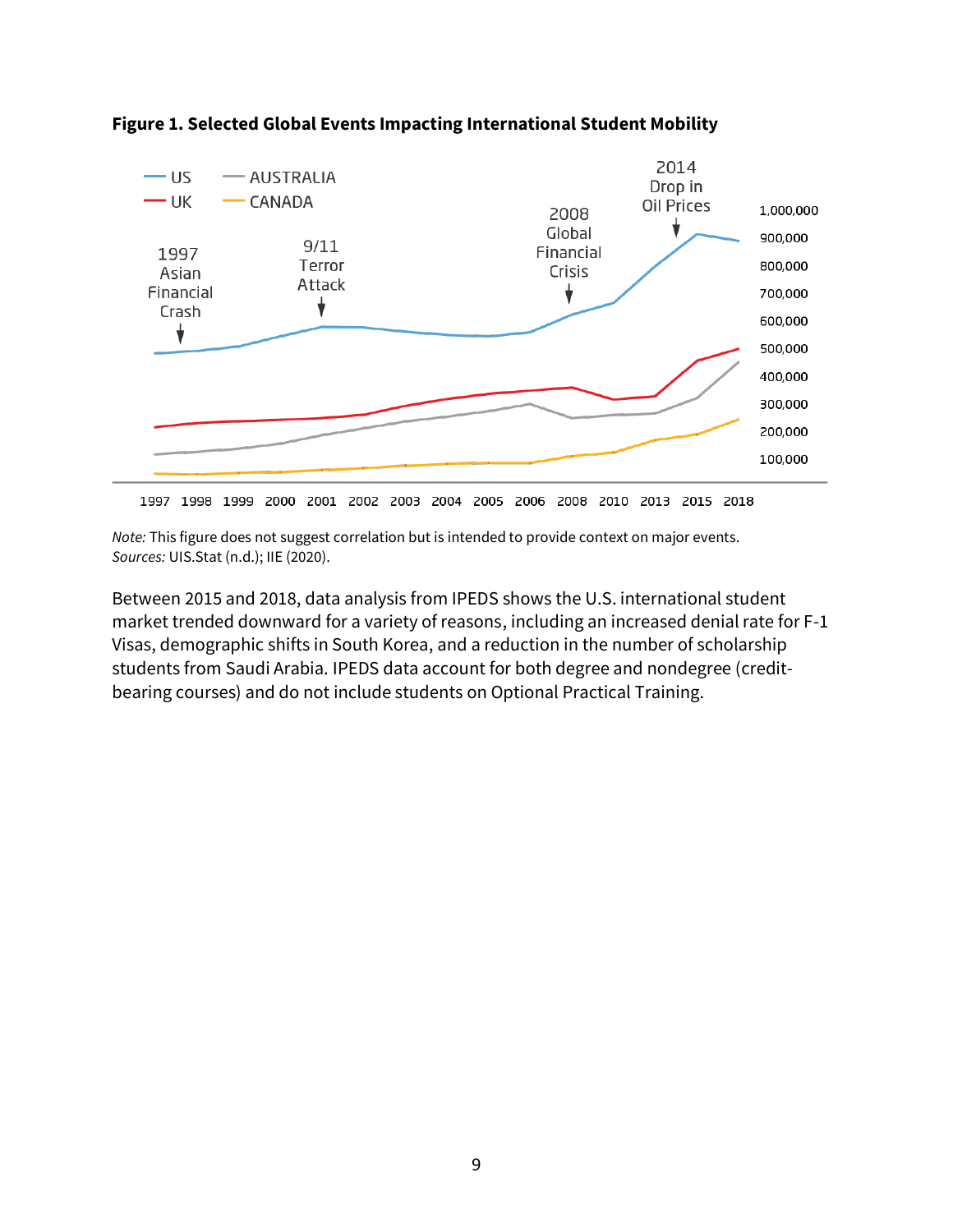#### **Figure 2. Historic Trends in F-1 Visa Applications, Issuances, and Denial Rates, FY 2013– FY 2018**



*Source:* U.S. Department of State, Bureau of Consular Affairs (n.d.).

The three most statistically significant factors (demonstrated highest odds ratios) affecting the actual enrollment growth in international students between 2015 and 2018 are as follows:

- **University's global profile (national and global ranking and selectivity):** The analysis indicates that the top 50 *U.S. News and World Report–*ranked institutions are more likely to experience growth by a factor of 2.2 compared to universities in other categories. In fact, top-ranked schools grew by 5.5 percent on average during those 3 years. Universities ranked in other groups declined by 1.2 percent over this same period.
- **Size of the international population:** Institutions with current international enrollments larger than 2,300 students were 1.94 times more likely to experience growth. One potential reason could be attributed to the larger global alumni network that contributes to greater name recognition and wider market awareness.
- **Third-party recruitment (pathway) partners:** Partnership with a third-party recruiter or provider is the third most important driver of international student enrollment growth. Universities with a third-party recruitment (pathway) partnership were 1.73 times more likely to experience growth in international enrollment. However, the analysis also suggests that there are some recent cases where such a partnership has had a reverse impact.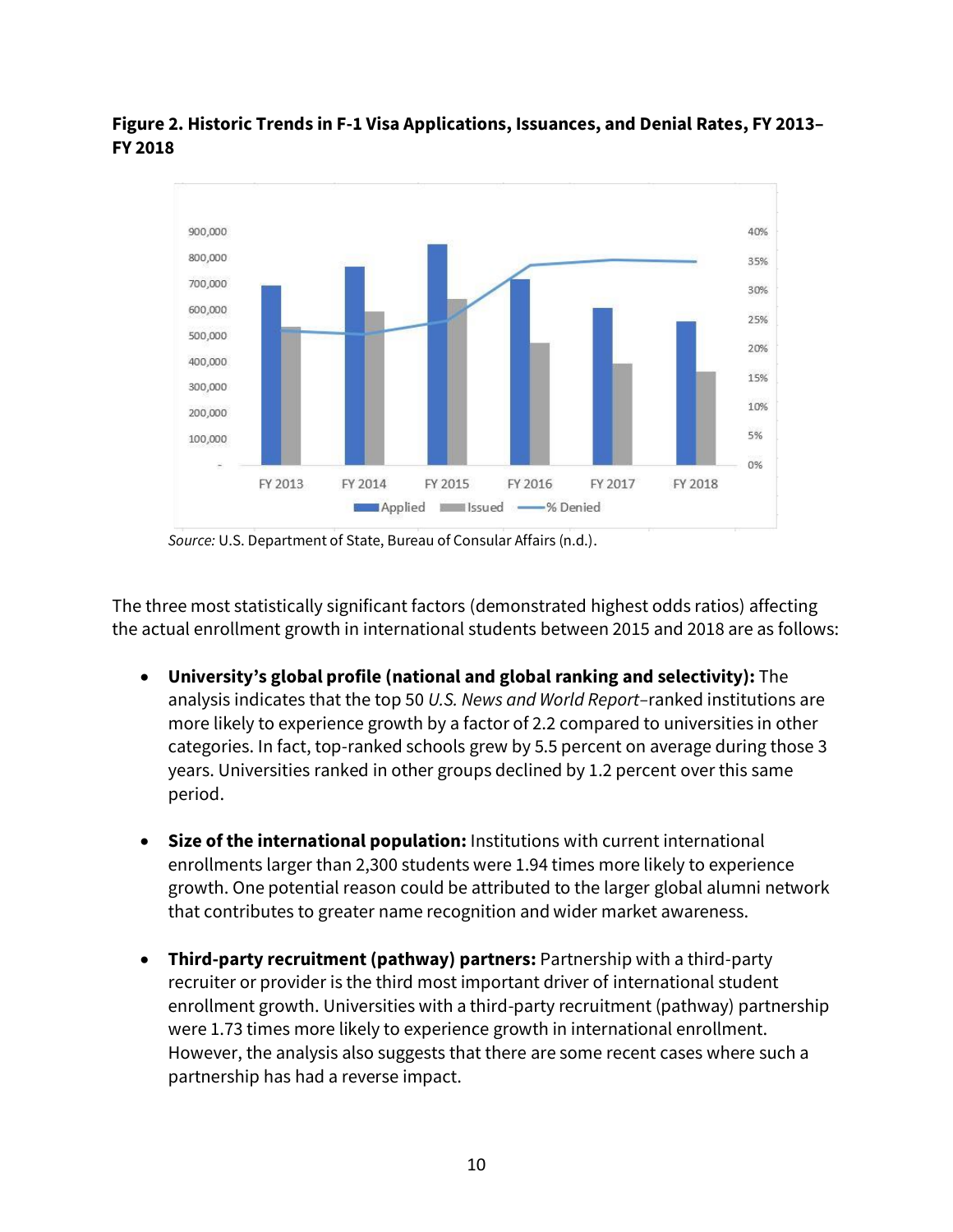Other statistically significant factors include selectivity, geographic regions, international graduation rates, APLU membership, and Gallup state political party affiliation.

#### **Figure 3. Factors Influencing Growth in International Student Enrollment, 2015–18**

#### When...

... Likelihood of Growth Increases by



*Sources:* NCES (n.d.); U.S. News and World Report (2019); APLU (n.d.); Carnegie Classification of Institutions of Higher Education (2017).

*Note:* The data regarding pathway partnership come from an analysis by the research team of numerous articles and organization announcements.

Factors contributing to the actual enrollment growth in international students prior to 2015 include partnerships with third-party recruiting companies, membership in APLU, and public institutions with total enrollment above 5,000. However, all of these factors contributed minimally (between 1.05 and 1.07 times) to the growth in international student enrollment.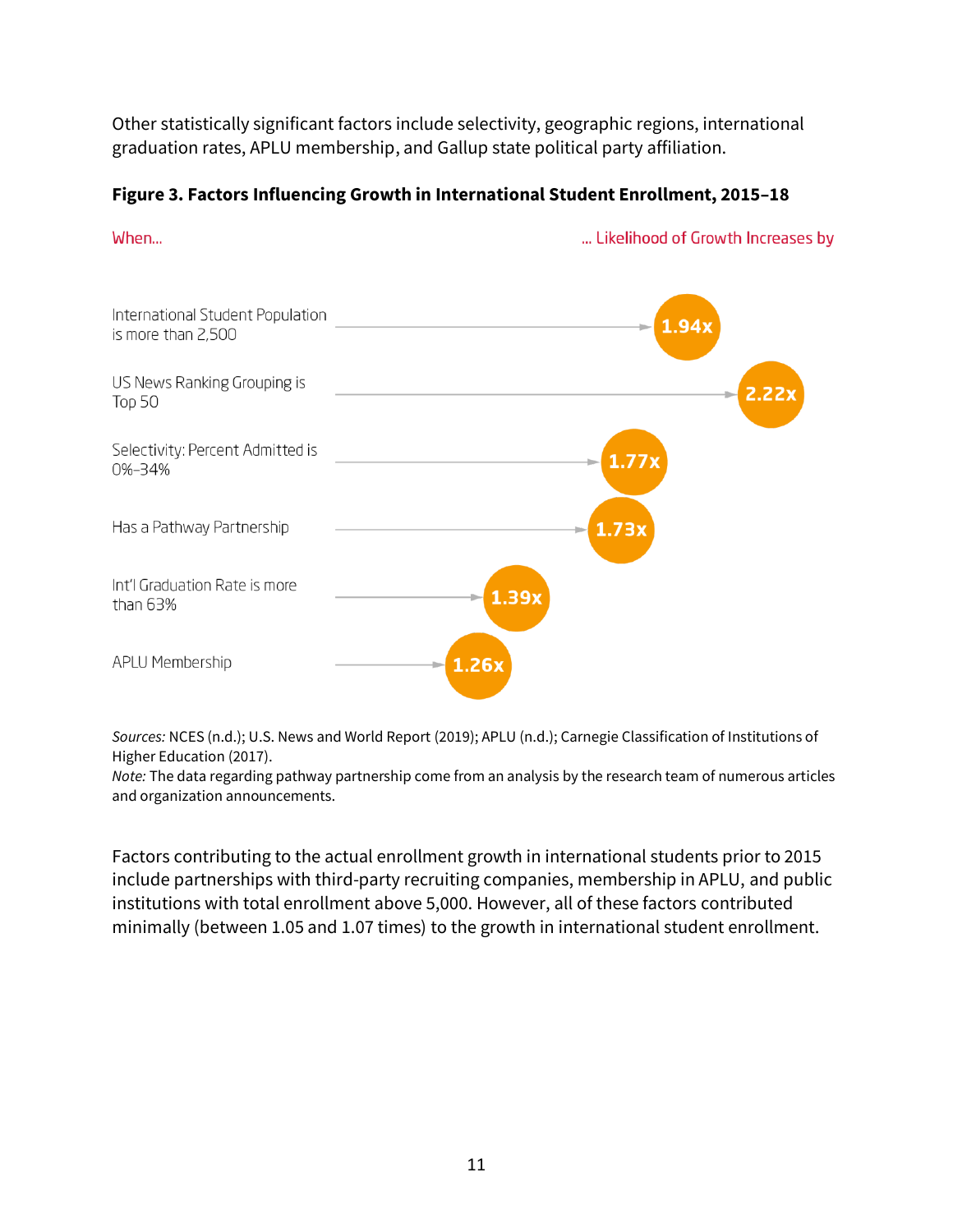#### **Figure 4. Factors Influencing Growth in International Student Enrollment, 2007–15**

#### When...

... Likelihood of Growth Increases by



*Sources:* NCES (n.d.); U.S. News and World Report (2019); APLU (n.d.); Carnegie Classification of Institutions of Higher Education (2017); Gallup (2020).

*Note:* The data regarding pathway partnership come from an analysis by the research team of numerous articles and organization announcements.

#### <span id="page-12-0"></span>**Factors Fueling International Enrollment Decline**

As seen in this analysis, a number of factors contributed to weaker demands for almost all education levels, which impacted the overall decline. It is important to note that international enrollment in intensive English programs and associate degree programs were hit disproportionately harder than other programs. As fewer students enrolled in intensive English programs and associate degree programs, undergraduate enrollment was negatively affected in turn. Additionally, declines at the master's level were driven largely by the lower number of Indian students enrolled, likely due to increased visa denials, pessimistic views on employment opportunities within the United States, and rumors surrounding the tightening of H-1B Visa regulations.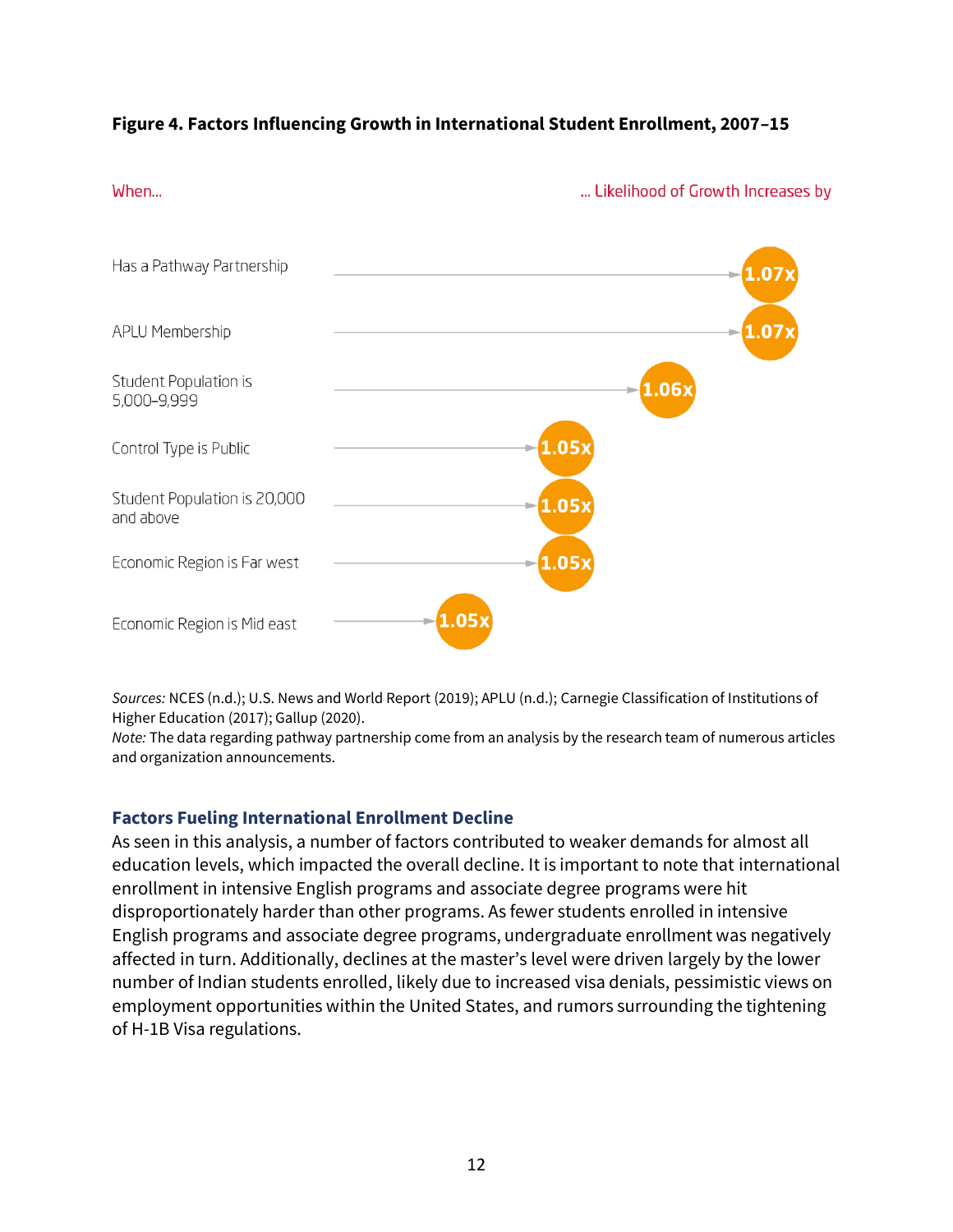|                     |          |          | LANGUAGE ASSOCIATE UNDERGRAD MASTERS |         | <b>DOCTORAL</b> | <b>TOTAL</b> |
|---------------------|----------|----------|--------------------------------------|---------|-----------------|--------------|
| December, 2015      | 100,903  | 85,693   | 393,973                              | 351,440 | 141,570         | 1,073,579    |
| November, 2016      | 87,938   | 88,995   | 408,011                              | 379,762 | 145,474         | 1,110,180    |
| December, 2017      | 74.045   | 84,186   | 406,899                              | 384.813 | 149,635         | 1,099,578    |
| December, 2018      | 60,850   | 74,276   | 402,050                              | 377,305 | 154,866         | 1,069,347    |
| Change 2015 to 2018 | $-39.7%$ | $-13.3%$ | 2.1%                                 | 7.4%    | 9.4%            | $-0.4%$      |
| Change 2017 to 2018 | $-17.8%$ | $-11.8%$ | $-1.2%$                              | $-2.0%$ | 3.5%            | $-2.7%$      |

#### **Figure 5. International Enrollment Trends in the United States**

*Source:* U.S. Department of Homeland Security (n.d.).

#### **Figure 6. Trends in International Student Enrollment by Degree Level, 2019–20**



*Source:* U.S. Department of Homeland Security (n.d.).

In terms of trends by country of origin, further declines were due to notable shifts in the top 10 sending markets. Of the top 10 source countries, international student enrollment from Brazil experienced 6.7 percent growth in 2019–20, when students sought to study in English language programs. Although international student enrollment declined across almost every major market, there were increases in Brazil, Canada, Nigeria and Taiwan. This helped boost overall enrollments from these countries.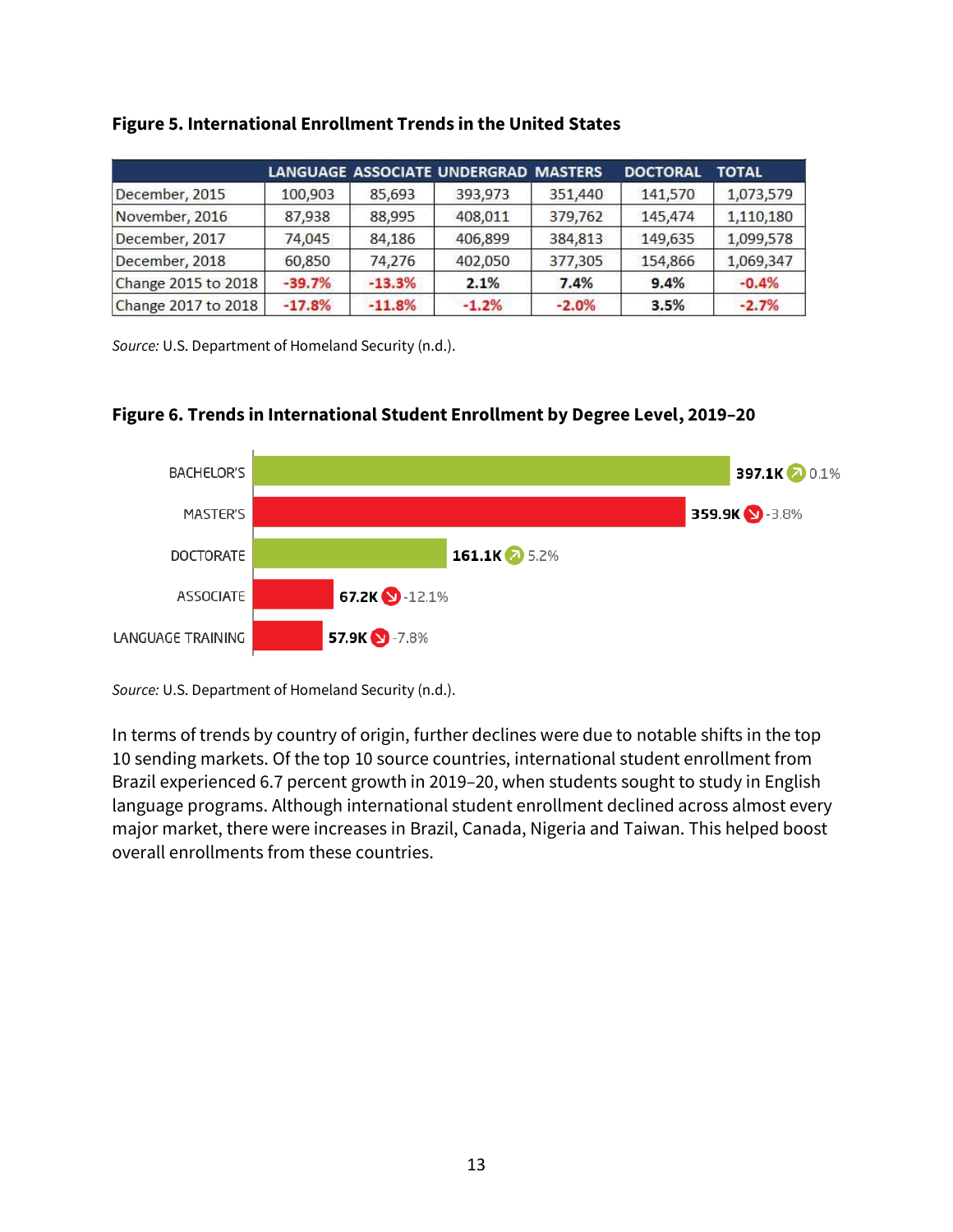

**Figure 7. Trends in Top 10 Sending Countries to the United States**

*Source:* U.S. Department of Homeland Security (n.d.).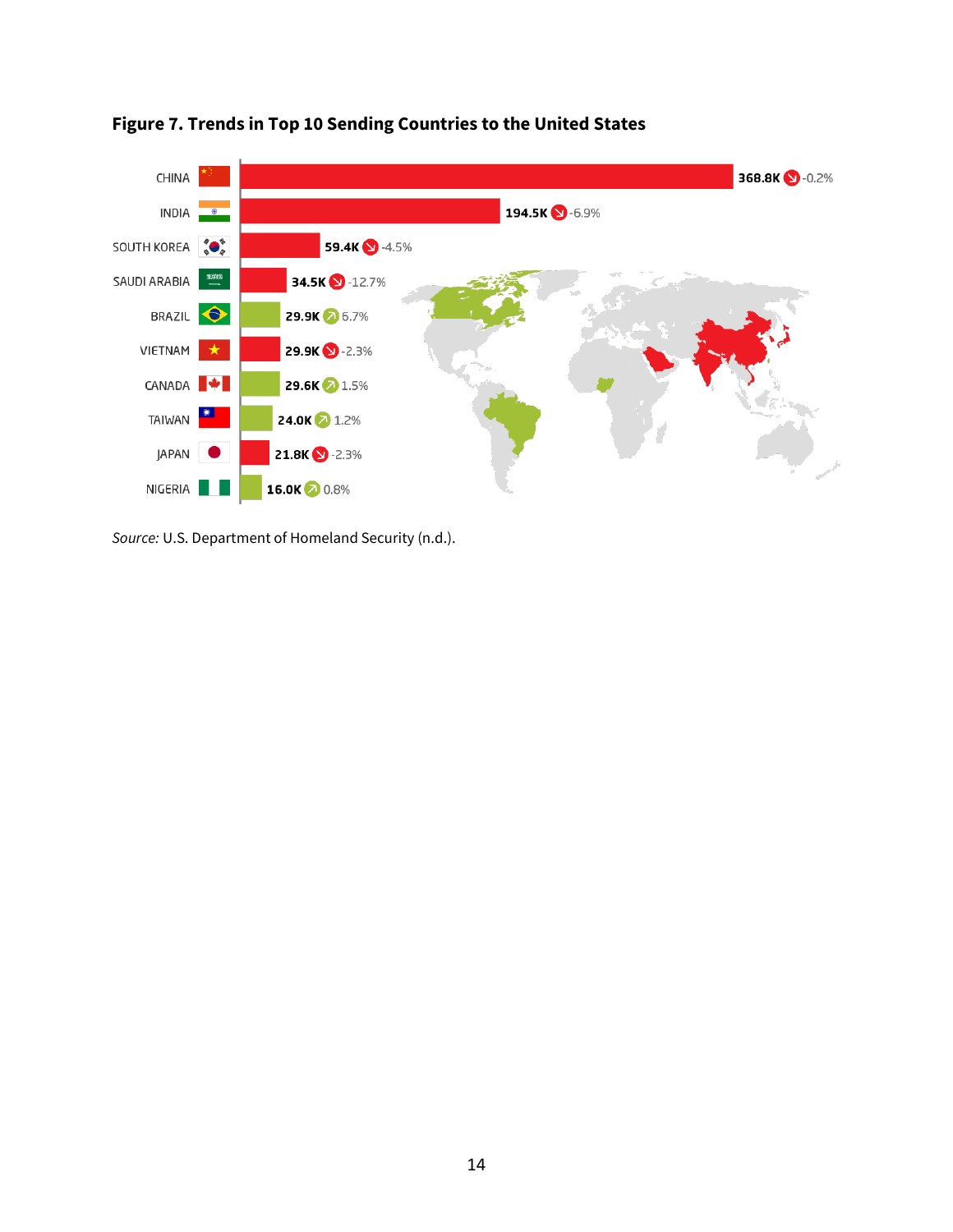#### <span id="page-15-0"></span>**The COVID-19 Pandemic**

This project began in 2019, prior to the worldwide spread of COVID-19. Originally, this report was scheduled to be released in time for the NAFSA 2020 Annual Conference & Expo, and the authors recognized that the extreme impact of a global pandemic could not be excluded from the final report. While it is too early to incorporate data related to fall 2020 enrollment, there are implications that may be derived from looking back at the effects of past crises.

#### <span id="page-15-1"></span>**Global Impact of Pandemics on Education**

COVID-19 is arguably the most disruptive event to impact international higher education since World War II. While the virus was first identified in China, it quickly spread, and on March 11, 2020, the World Health Organization declared COVID-19 to be a global pandemic. The effects of this public health crisis increased in severity over the course of the spring and summer.

As China, Japan, and South Korea began to experience outbreaks of the virus, resulting in elevated travel advisories and restrictions issued by various nations, including the United States, international education professionals faced decisions about how to maintain or cancel existing study abroad programs and help international travelers in affected countries return home.

#### <span id="page-15-2"></span>**Australia: The Canary in the Coal Mine**

The initial impact of COVID-19 on student mobility was felt in Australia, where the main higher education intake in February, their equivalent of a U.S. fall intake, coincided with the spread of the virus across China and throughout Asia. In February 2020, Australia instituted a travel ban from China (Moodie 2020), stranding an estimated 87,000 students. The scale of impact is best illustrated by looking at Australian immigration arrival statistics. The number of arrivals on student visas plummeted from 46,460 in April 2019 to 30 in April 2020 (Australian Bureau of Statistics 2020).

As the virus began to spread from country to country, worldwide travel advisories were ultimately issued by the U.S. Department of State and the Centers for Disease Control and Prevention.

Additionally, higher education institutions and states began instituting their own travel restrictions as the virus took hold in the United States. Major professional conferences and events, such as the NAFSA 2020 Annual Conference & Expo in St. Louis, Missouri, were cancelled or moved to an online format. Within a matter of weeks, many higher education institutions closed their physical facilities and transitioned to virtual spaces. Administrators, faculty, and staff were asked to work from home, as most Americans lived in cities and states with stay-athome orders in place.

Outside the United States, other countries began to take similar measures closing higher education institutions, instituting domestic and international travel restrictions, and issuing stay-at-home orders. By June 2020, many higher education institutions had already decided to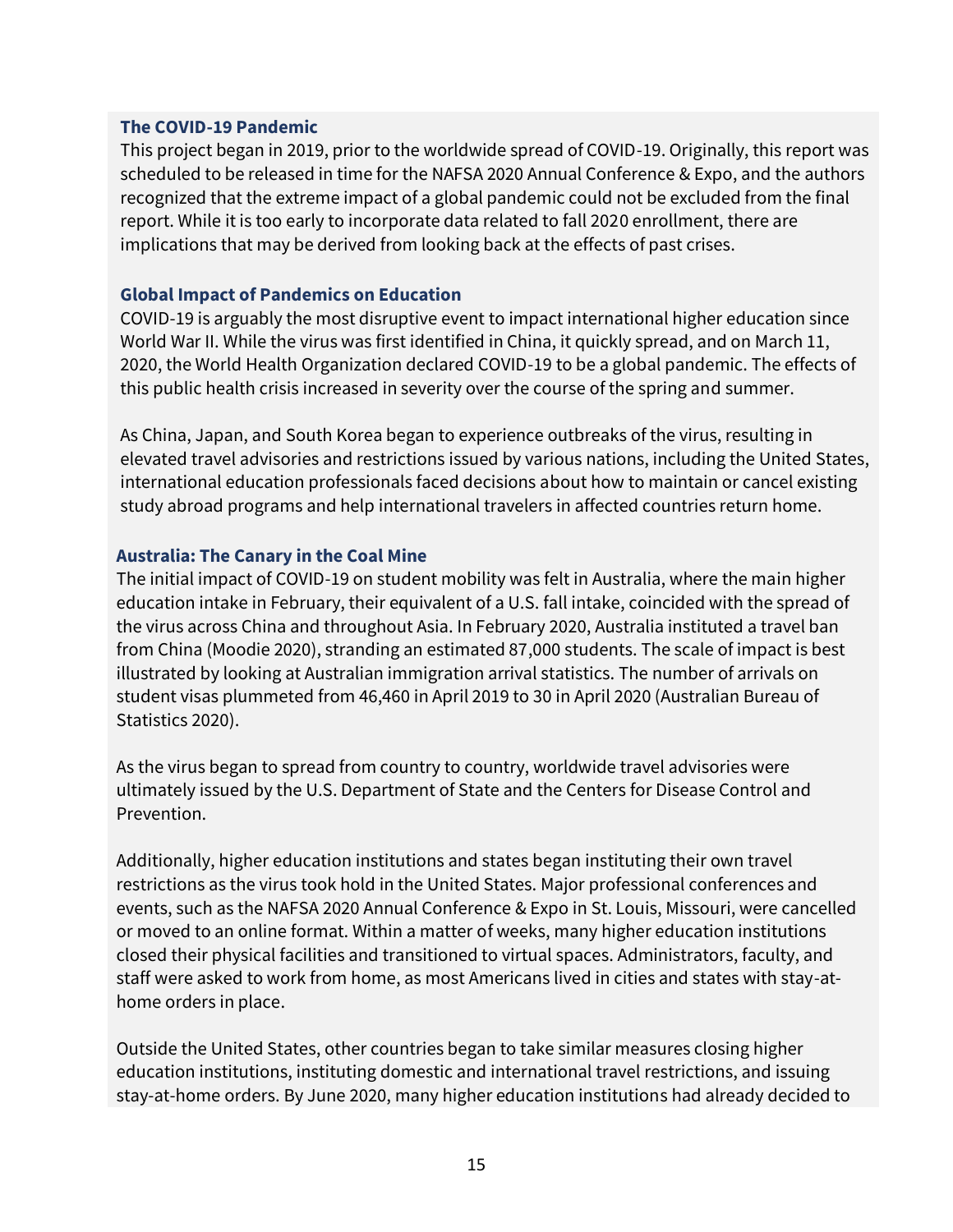cancel summer and fall 2020 study abroad programs. Additionally, it became clear that international students might not arrive in time to begin their courses for the new academic year due to ongoing suspension of routine visa processing services, reduced international flight offerings, a global economic downturn, the cancellation of standardized exams, ongoing concern over the coronavirus, and other potential barriers.

# <span id="page-16-0"></span>Section II. Historical Data on Resilience and Recovery

#### <span id="page-16-1"></span>**The Effects of Past Crises on International Student Mobility**

While international student mobility continues to increase globally, these increases are at a higher rate among countries that are not members of the OECD. Past literature forecasted that international students would reorient themselves toward countries that were once considered second-tier economies and that such countries would develop branch or twinning programs or become regional hubs for international students.

### **Figure 8. Growth in International or Foreign Enrollment in Tertiary Education Worldwide (1998–2017)**



*Source:* OECD (n.d.).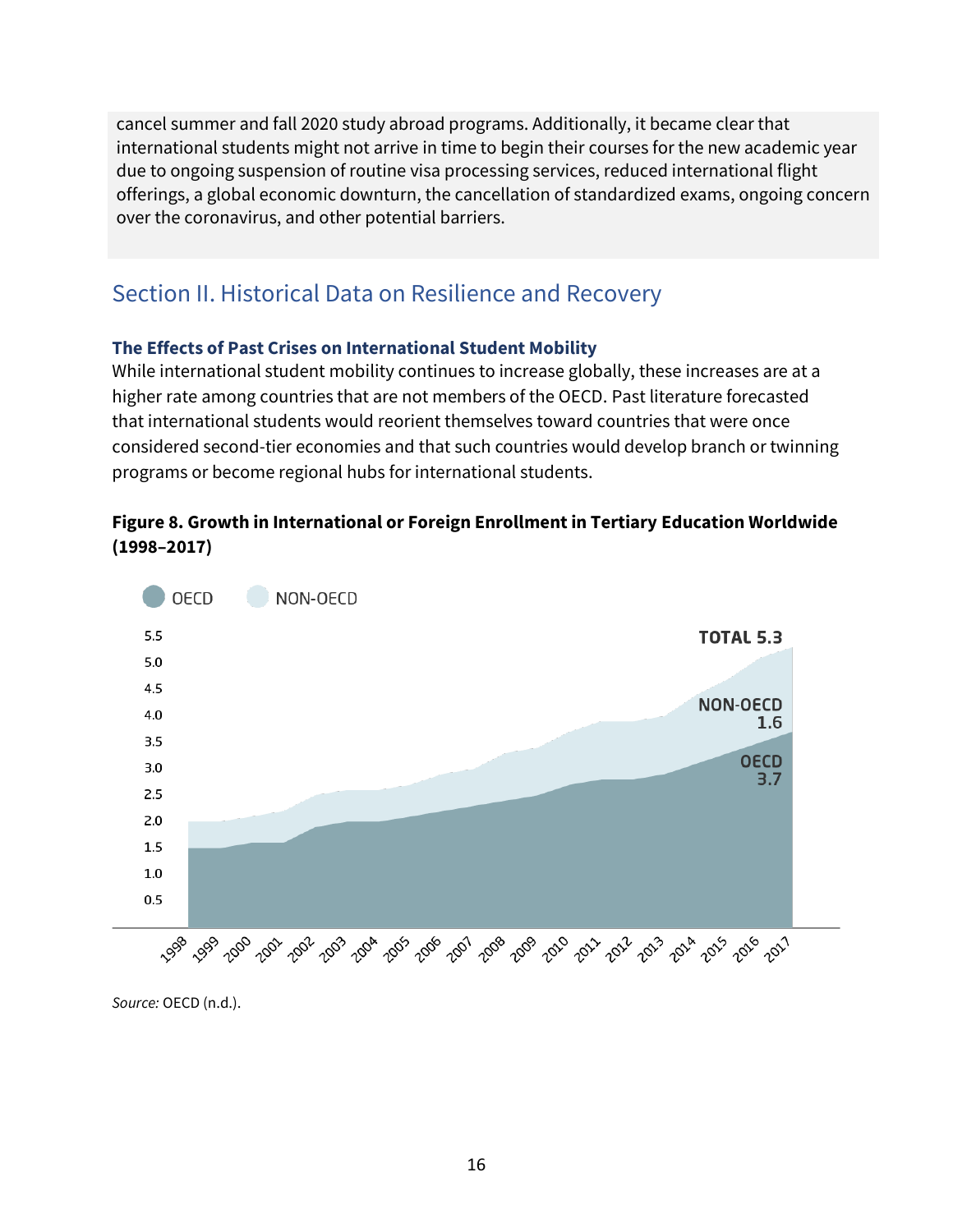Unlike the previous crises that affected specific regions of the world, COVID-19's impact is truly global and therefore may not be a good predictor for the future of international student enrollment in the United States. However, a review of the impact of prior major events on student mobility can help provide context and illustrate how quickly the market can change and bounce back disproportionately across regions.

#### <span id="page-17-0"></span>**Asian Financial Crisis (1997–98)**

One effect of the Asian financial crisis was that U.S. higher education institutions experienced significant drops in the numbers of students coming from countries such as Indonesia, Malaysia, South Korea, and Thailand. Between 1998 and 2005, the number of Malaysian students studying in the United Stated was cut by more than half. Thai student enrollment fell by 43 percent over the same period, and it continued on that trajectory for a decade. For example, in Thailand, the government devaluation of the currency resulted in the exchange rate jumping from 25 baht per U.S. dollar to 40 baht per U.S. dollar, causing many families to no longer be able to afford college tuitions. Because of devaluation of the respective countries' currencies, several governments were unable to support foreign study scholarships to the extent they once could. The Malaysian government formerly supported more than 3,000 scholarship students for study in the United States, and once the crisis came, the government could not offer more than than 10 scholarships in 1998.



### **Figure 9. Inbound Enrollment to the United States**

*Source:* IIE (2020).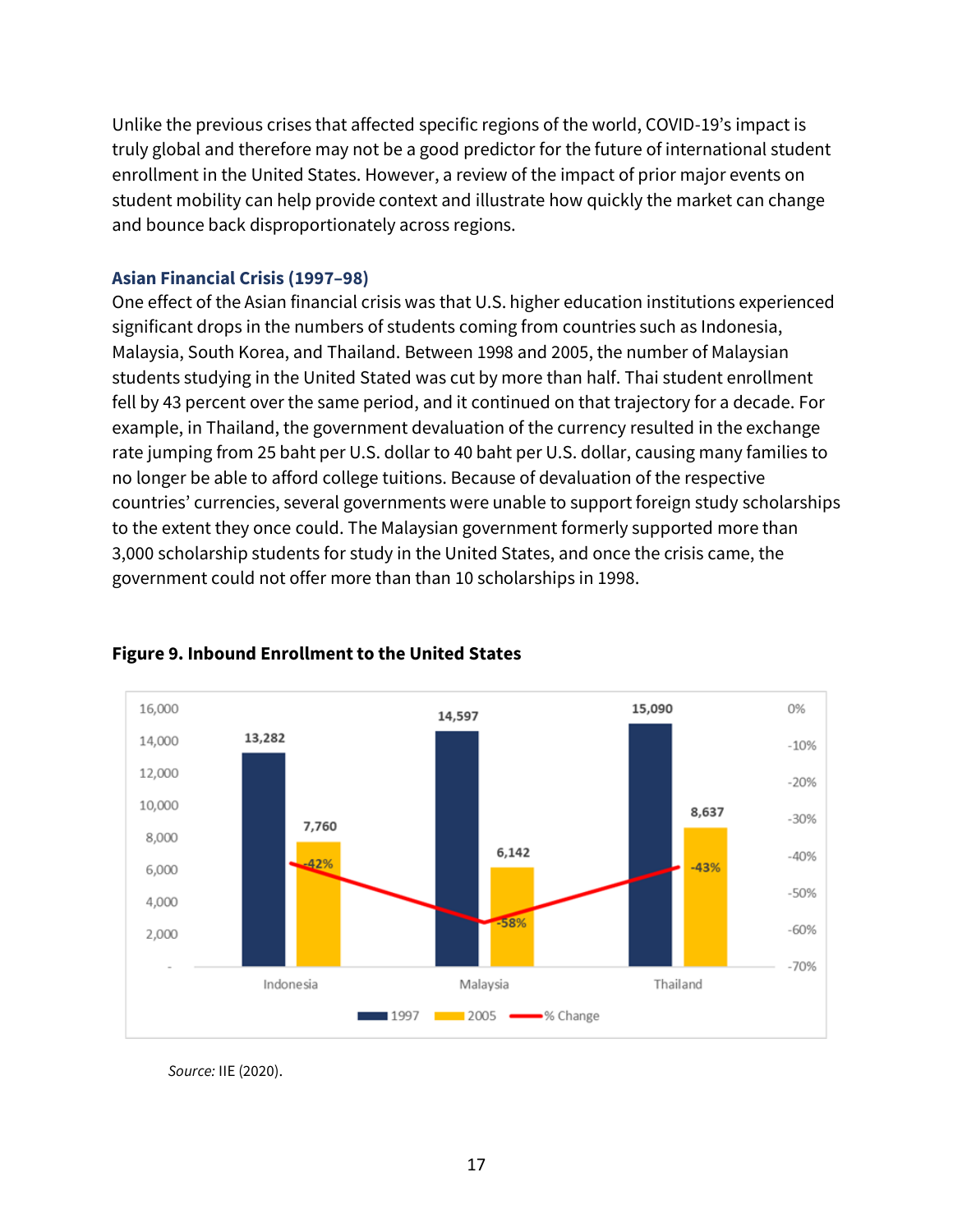In spite of the financial impact, few higher education institutions noticed the contraction from Asian countries in the United States since it coincided with the rise of China and, to a lesser extent, India, which more than compensated for the decline. In addition to this contraction, to combat the projected sharp declines in enrollment from the so-called Asian Tiger economies, some colleges and universities increased recruitment efforts in other parts of the world.

|             | 1997   | 2005   | 2018    | Change<br>$1997 - 2005$ | Change<br>$2005 - 2018$ |
|-------------|--------|--------|---------|-------------------------|-------------------------|
| China       | 46,958 | 62,523 | 369,548 | 33%                     | 491%                    |
| India       | 33,818 | 80,466 | 202,014 | 138%                    | 151%                    |
| South Korea | 42,890 | 53,358 | 52,250  | 24%                     | $-2%$                   |
| Japan       | 47,073 | 42,215 | 18,105  | $-10%$                  | $-57%$                  |
| Indonesia   | 13,282 | 7,760  | 8,356   | $-42%$                  | 8%                      |
| Malaysia    | 14,597 | 6,142  | 7,709   | $-58%$                  | 26%                     |
| Thailand    | 15,090 | 8,637  | 6,503   | $-43%$                  | $-25%$                  |

#### **Figure 10. Trends in Inbound Student Mobility to the United States from Asia**

*Source:* IIE (2020).

One of the outcomes of the Asian economic crisis was that Malaysia became an education hub. In the region, as outbound mobility decreased, participation in locally delivered higher education provision increased. Clearly, demand for high-quality tertiary education remained, but local capacity increased and international players stepped up to provide greater access. It is no accident that Monash University of Australia opened its first overseas campus in Malaysia in 1998, or that the University of Nottingham chose Malaysia to become the United Kingdom's first overseas campus in 2000.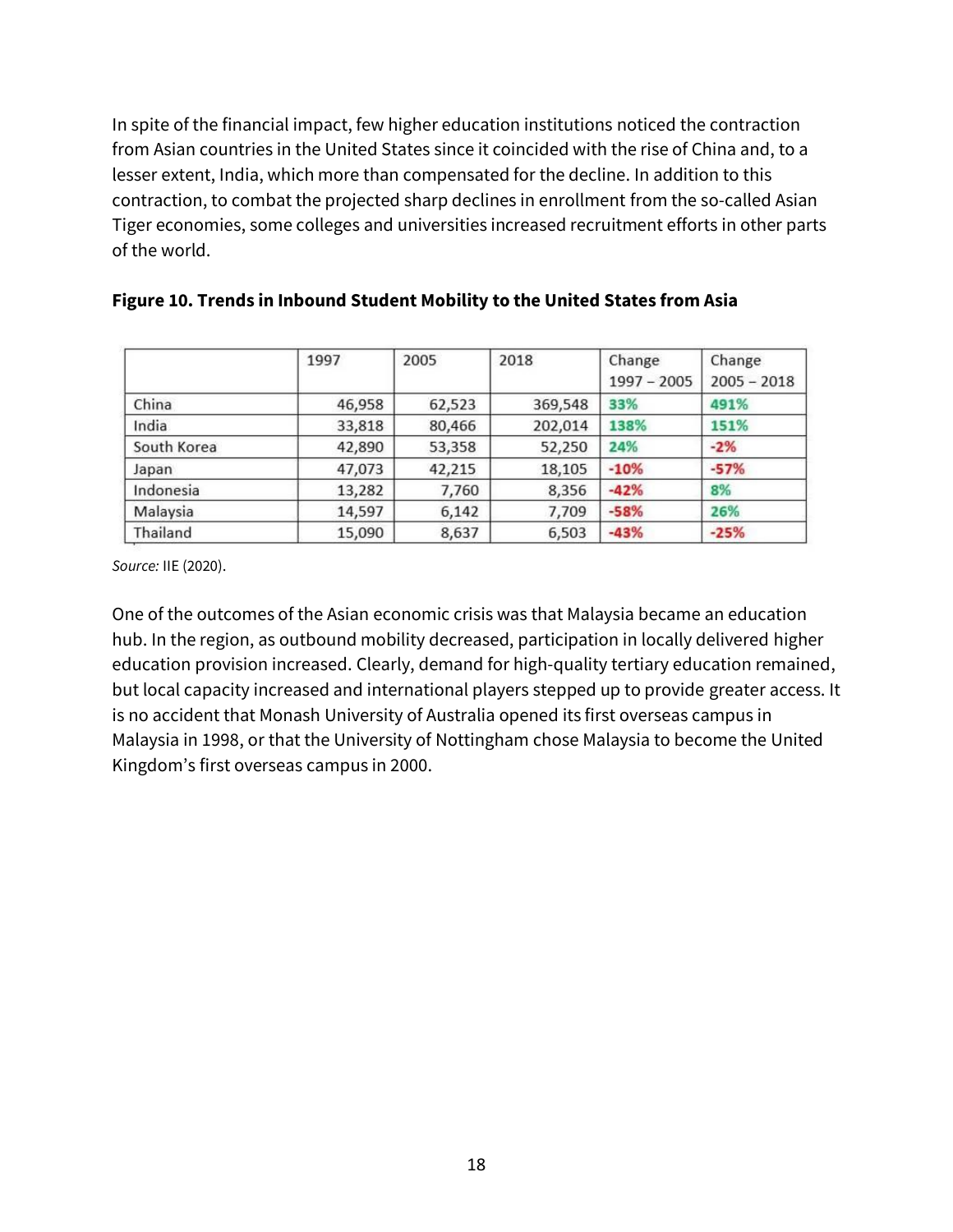

**Figure 11. Malaysia's Reversal in Global Student Mobility**

*Source*: OECD (n.d.).

Twenty years after the crisis, the southeast Asian region is now a destination hub in its own right—Malaysia, Singapore, and Thailand each offer an ecosystem of world-class universities, a vibrant private sector that in turn supports the presence of large public universities from the developed world and a variety of offshore campuses from Western countries. This is as evident in K–12 education as it is in tertiary education. Thailand in particular is home to a large contingent of international private schools attracting students from throughout the wider region. Even with this level and diversity of provision, there are still many students who choose to go overseas for their secondary and tertiary education.

#### <span id="page-19-0"></span>**Impact of September 11, 2001**

International student enrollment was curtailed in the wake of the terrorist attacks on September 11, 2001 (Altbach and Bassett 2009), marking an end to 32 consecutive years of international student enrollment growth in the United States. Such stark change resulted from two related issues:

- 1. The U.S. government made it more difficult for international students to obtain visas.
- 2. Many students, particularly from the Middle East, decided not to study in the United States either because they thought they could not get a visa or they perceived the environment as being potentially hostile toward them.

International student enrollment growth dropped from 6.4 percent in 2001–02 to 0.6 percent in 2002–03. The decline continued in the following years and regressed to an abrupt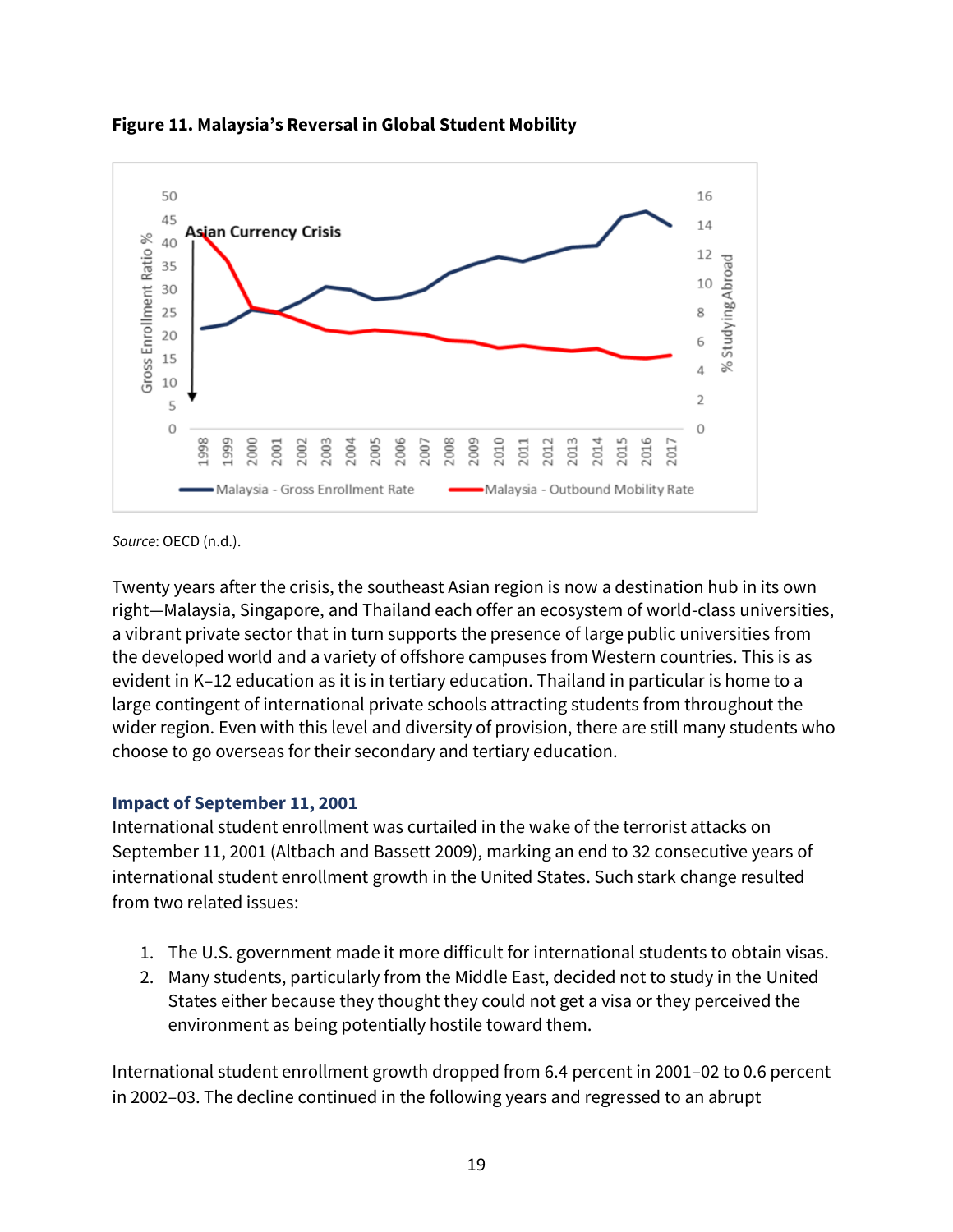-2.4 percent in 2003–04 and remained in the negatives in 2004–05 (-1.3 percent) and 2005–06 (-0.05 percent) (IIE 2020).

U.S. institutions experienced the sharpest decreases in enrollment from China and India between 2001 and 2006. International student applications to the United States from China fell by 76 percent, and those from India fell by 58 percent. Meanwhile, international student applications to Australia from China and India increased by 25 percent and 31 percent, respectively. Similarly, in the United Kingdom, the number of Chinese applicants increased by 36 percent and the number of Indian applicants by 16 percent (Pardee 2004).

### <span id="page-20-0"></span>**The Effect of the 2008 Financial Crisis**

The 2008 financial crisis produced a significant shift in American higher education. The great recession caused students to reevaluate their academic studies, opting away from the humanities and toward academic fields with perceived stronger career paths toward securing employment. Of the 20 majors with more than 25,000 graduates in 2017, by far the fastestgrowing was exercise science, followed by nursing, other health and medical degrees, and computer science (Kopf 2018).

Surprisingly, the global financial crisis of 2008 actually led to an acceleration in student mobility, particularly to the United States. What caused this growth? Due largely to a decade of budget cuts to state funding support for U.S. public universities (SHEEO 2020, 21), institutions turned to out-of-state and international students to help compensate for the decline in public funds. This led to a more active and intentional approach to international student recruitment and the creation of dedicated programming to support student success.

### <span id="page-20-1"></span>**Drop in Oil Prices**

In the early 2010s, several government-funded scholarship programs heavily bolstered international enrollment at U.S. institutions. The largest among them by far was the King Abdullah Scholarship Program (KASP), which began in 2005 as a result of an agreement between King Abdullah bin Abdulaziz Al Saud and President George W. Bush. At the program's peak in 2015, more than 61,000 Saudi students were actively enrolled at U.S. institutions (IIE 2020). Many of the individuals granted KASP funding began their studies in intensive English programs (Saudi Arabian Cultural Mission n.d.).

As demonstrated by Figure 12, the decline in the number of Saudi students enrolled in the United States is easily linked to a crash in oil prices that began in late 2014 (Deere 2016). Long the world's number-one exporter of oil, Saudi Arabia quickly went from having a budget surplus of 12 percent of its gross domestic product (GDP) in 2012 to a budget deficit of 15 percent of its GDP in 2016 (The Guardian 2015). Among the cuts to government spending was the funding of scholarships for students to study abroad, which first detracted from enrollment in intensive English programs and later in academic programs (Redden 2016).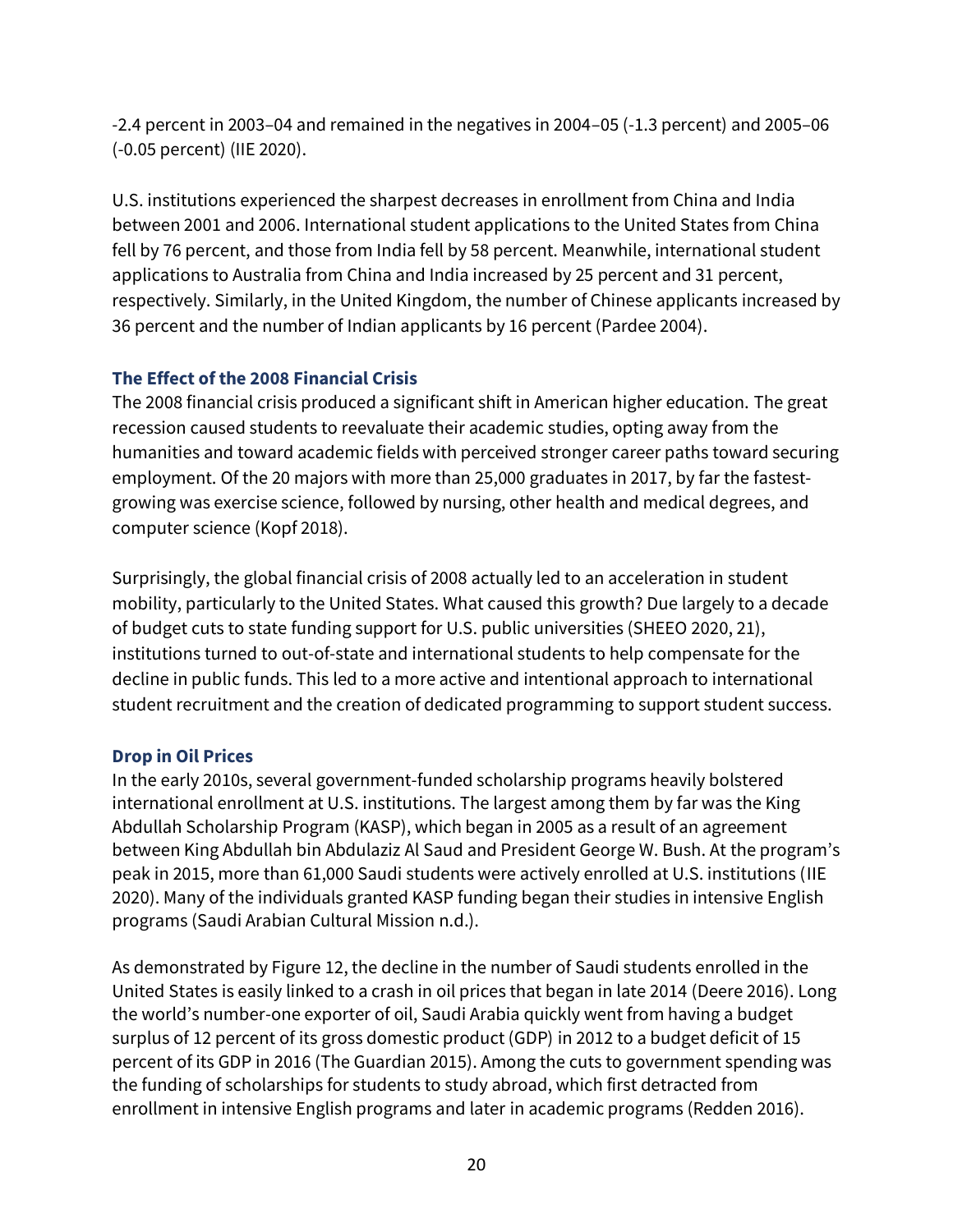



*Sources:* IIE (2020); Yahoo Finance (2020).

## <span id="page-21-0"></span>Section III. Looking Ahead

The global pandemic has caused higher education institutions to shift nearly all business operations, from recruitment to the delivery of instruction, to a virtual format. This situation highlights the importance of both agility and flexibility on a wider scale. While there is tremendous uncertainty about what lies ahead, there are five broad implications based on this analysis.

### <span id="page-21-1"></span>**1. Tighter Budgets and Leaner Operations**

While national demographics suggest a steep enrollment decline by 2025, the current pandemic will only magnify the financial woes of struggling institutions and accelerate closures, mergers, and acquisitions across the higher education sector. As this analysis demonstrates, fewer international students are enrolling at U.S. higher education institutions, which places certain academic programs that attract higher numbers of international students than domestic students, such as electrical engineering, particularly at risk (Redden 2017b). If this enrollment trend continues, then some institutions may be forced to scale back their academic offerings, thus providing fewer opportunities to local students and compromising the nation's ability to meet the workforce needs of local employers (Shih 2017). This could ultimately lead to some employers choosing to move high-paying, highskilled jobs abroad, which will only worsen the economic challenges faced by the United States (Zavodny 2019).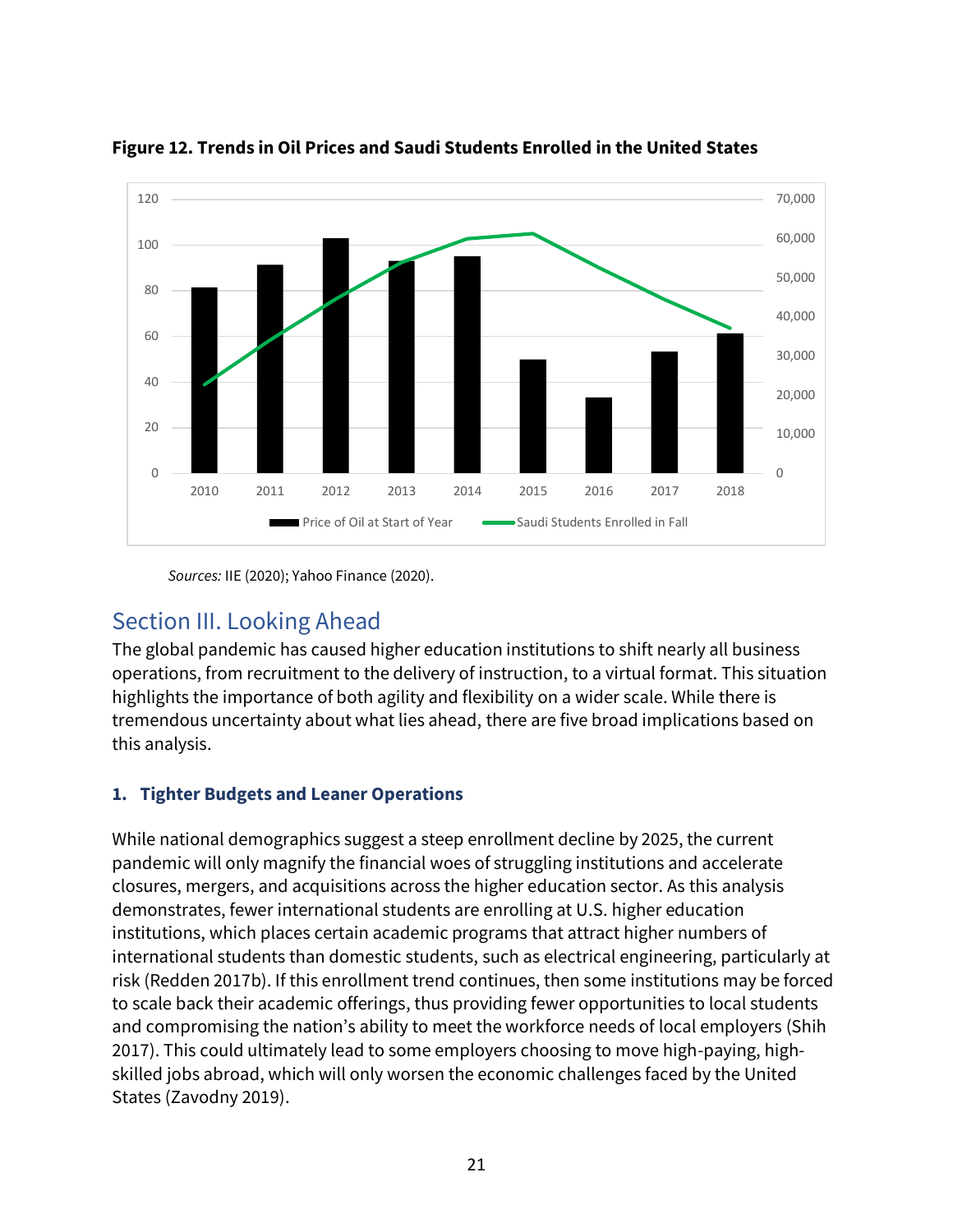International students contribute nearly \$41 billion to the U.S. economy, making education services the nation's fifth largest service export. This is significantly higher than our nation's top agricultural export—soybeans (\$21.6 billion) (U.S. Department of Agriculture 2018)—and approaches the value of pharmaceuticals (\$51 billion) (Larmer 2019). Ultimately, international students' spending supports more than 455,000 jobs, or three U.S. jobs created or supported for every seven international students in the United States (NAFSA n.d.).

At public institutions, international students typically pay nonresident tuition, which can be double or triple the in-state resident tuition rate. This higher tuition helps keep tuition costs down for in-state students while also funding various academic programs and initiatives that may have previously relied on historically higher levels of state appropriation. In fact, one study found "a 10 percent reduction in state appropriations was associated with a 12 percent increase in international undergraduate enrollment at public research universities" (Redden 2017a). Certain fields, such as science, technology, engineering, and mathematics (STEM), are heavily dependent on international students; when international enrollment declines, institutions are sometimes forced to discontinue certain academic programs, thereby forcing prospective or would-be students to choose to study elsewhere (National Foundation for American Policy 2017). Thus, a decline in international student enrollment results in a loss to not only a particular higher education institution but also the local economy and workforce.

While U.S. higher education institutions may see an increase in domestic enrollment in the coming years due to high unemployment, they will inevitably experience a decrease in international enrollment due to the economic fallout of the global pandemic, increasingly restrictive immigration policies, and ongoing concerns over how destination countries have responded to the crisis. Institutions also will see declining revenues from athletics, research, and state appropriations, as well as a sharp uptick in operational costs related to virus mitigation measures (Kelchen 2020). As a result of these challenges, higher education institutions, especially those that are state supported, will be under tremendous pressure to keep tuition and fees flat in the middle of what is viewed as the worst economic downturn since the Great Depression. Innovation will be key to finding new revenue streams, such as fee-funded programs, micro courses, and digital badges, but not all institutions will have the necessary resources to invest in and develop these new initiatives. Additionally, campus leaders will need to adopt lean management strategies similar to those employed within manufacturing and healthcare to ensure resources are maximized in their utility while minimizing waste.

### <span id="page-22-0"></span>**2. Strategic Pivoting**

Given the ongoing decline in international student enrollment, worsening financial outlook, suspensions on travel and visa processing, and restrictive U.S. Department of Homeland Security policies toward international students, universities that are accustomed to bringing international students to their campuses and academic programs will need to find innovative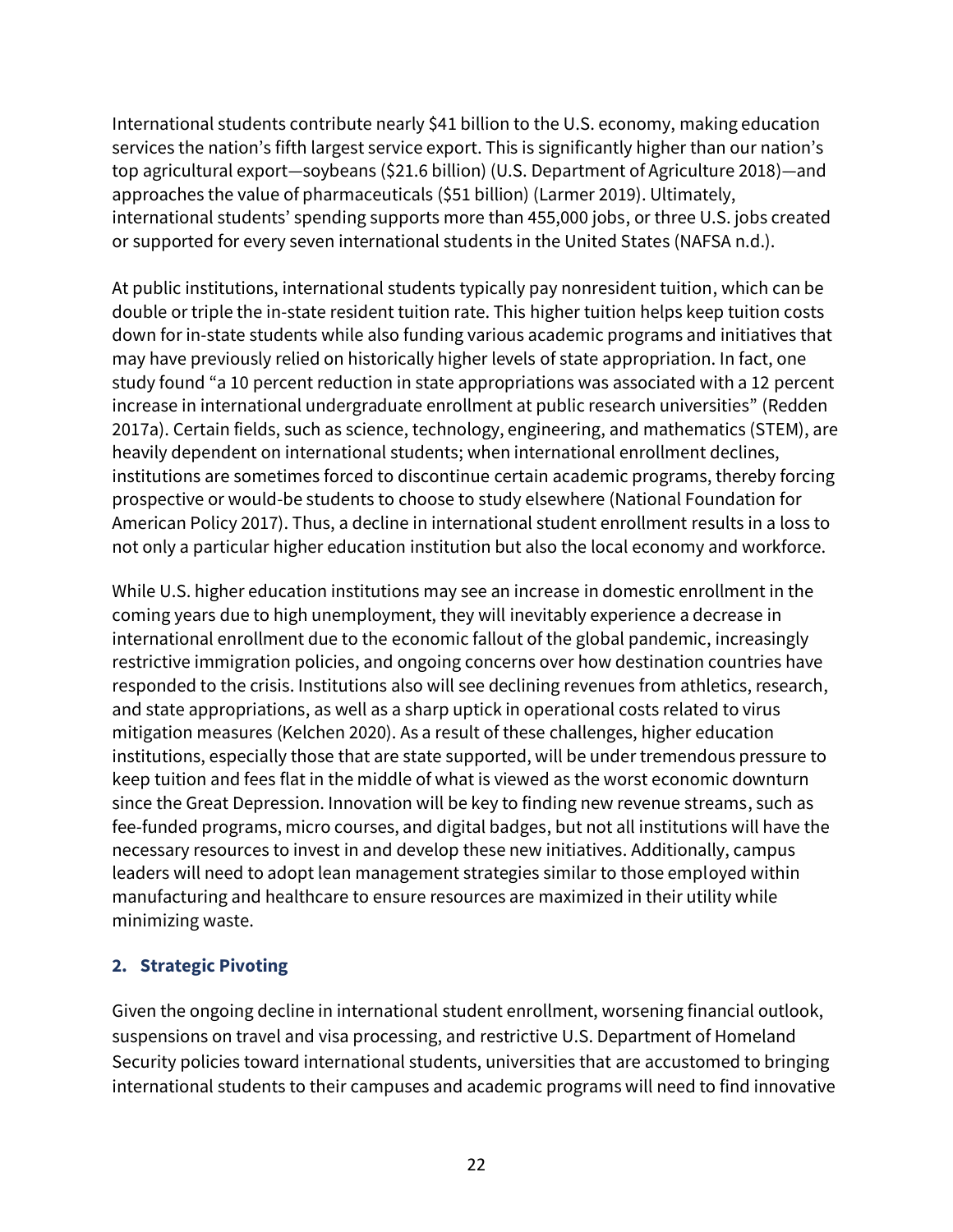ways to take their campuses and academic programs to students, wherever they are in the world. This change is something most universities are not equipped to execute on their own. It will require strategic pivoting in the sense that institutions will find their future success in attracting international enrollees to be directly dependent on the quality of partnerships they have with third-party enablers such as foreign institutions, recruitment agents, and pathway providers that have the on-the-ground expertise, capacity, and contacts necessary to achieve results.

Third-party enablers may include higher education institutions located in a student's home country that have capacity to serve larger numbers of students, but who are currently not prepared to offer specific courses of study that students otherwise would have pursued abroad. Higher education institutions will also increasingly look to the private sector for assistance in accessing capital and navigating regulatory concerns unique to the countries in which they operate. These may include foreign tax obligations triggered by international online education programs, permanent establishment concerns due to in-person delivery of transnational education, and employment contracts for faculty and staff residing abroad who support these initiatives.

Finally, senior leadership will be forced to make difficult decisions in terms of financial priorities. The key issue to watch is the extent to which institutions reduce their global footprints via targeted or general cuts in response to the immediate crisis. Alternatively, there may be institutions that double down on their global engagement efforts in hopes of capitalizing on the opportunities that will inevitably surface after the chaos caused by the pandemic subsides. These decisions will not be easy, and our analysis suggests that institutions that weaken their global infrastructure will inevitably lose ground to competitors that are better positioned to wait for the crisis to pass. While COVID-19 and the current political challenges are temporary, institutional leaders must make decisions that determine the destiny of their institution for years or even decades to come.

### <span id="page-23-0"></span>**3. Student Experiences and Expectations**

Institutions must find ways to not only deliver the academic components of their offerings via an online format but also re-create the cultural exchange components integral to an international education. Many institutions will find themselves under extreme financial distress as a result of the pandemic and associated disruptions, which will make new investments challenging.

While it is impossible to fully replicate in-person campus life experiences online, the requirement to operate in a digital environment has led to the development of innovative support structures for students. These innovations include an expansion of online advising on immigration, academic, and other matters; dynamic student checklists that trigger communications and interventions based on whether or not certain factors are met; and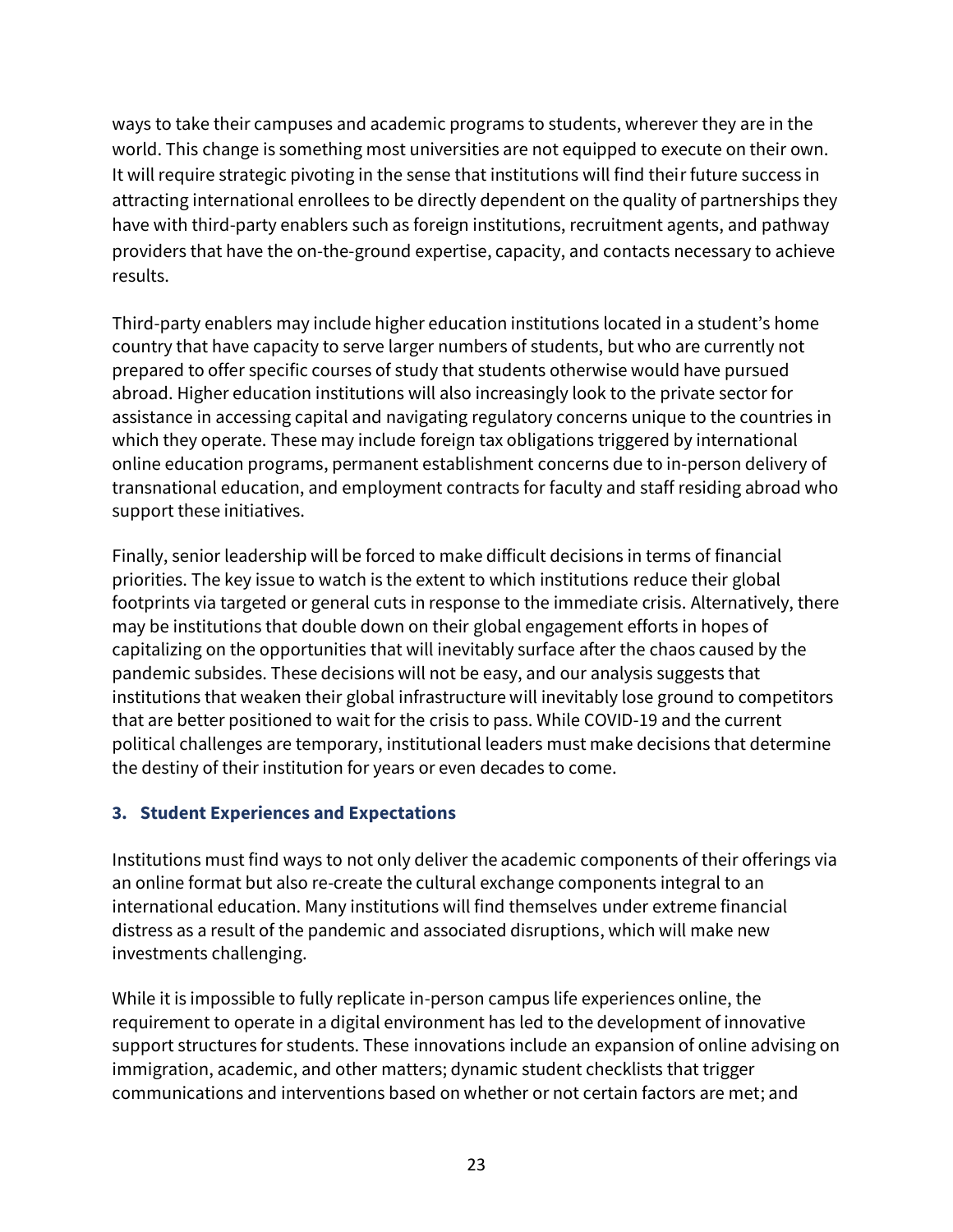improved access to academic and other campus resources. Institutions also may contract with counselors and student success specialists based in the countries and regions of international students engaged in transnational education. Using these specialists mitigates the disruptions caused by time zone differences and language and cultural barriers.

Successful international student services, whether offered in person on campus, online, or through other means, require intentionality. Those responsible for serving international students must be not only familiar with the tools used by their institutions to provide similar services to students in the United States but also aware of opportunities and challenges when relying on these tools in foreign settings. For instance, certain platforms may be monitored or restricted in the student's home country. Additionally, the method by which these tools are used may place international students at a disadvantage in terms of access if language, cultural, and time differences are not taken into consideration.

Given the challenges presented by different time zones, any universal student success initiative will need to be offered in an asynchronous environment. Synchronous initiatives, however, could be offered for students who reside within similar time zones. Such layering of support services allows institutions to meet universal needs as well as needs specific to particular groups of international students.

For students studying online, there will be few opportunities to engage in informal and casual interactions that occur naturally in a physical environment. Thus, faculty should be trained to modify their teaching styles and also embed campus life components into their work. For example, students may find it easier to make friends and establish a sense of community in courses that require greater amounts of group work. Depending on where students are located, these groups could be established based on world regions. Such considerations will be critically important as students question the value of international online education. A key question that remains to be answered is whether students will focus more specifically on the career outcomes they can expect from their academic investment or the foregone experience of studying abroad.

As in-person instruction eventually resumes, many of these modifications to everything from online advising to group-based pedagogy will continue to provide additional support for students.

#### <span id="page-24-0"></span>**4. Academics**

While global academic rankings will continue to play an important, albeit questionable, role in future international student mobility, it is reasonable to anticipate a major shakeup in how institutions place within those rankings. One major reason for this change is the chilling effects that quarantines, travel restrictions, and budget cuts have had on research, which is a major factor within most ranking methodologies.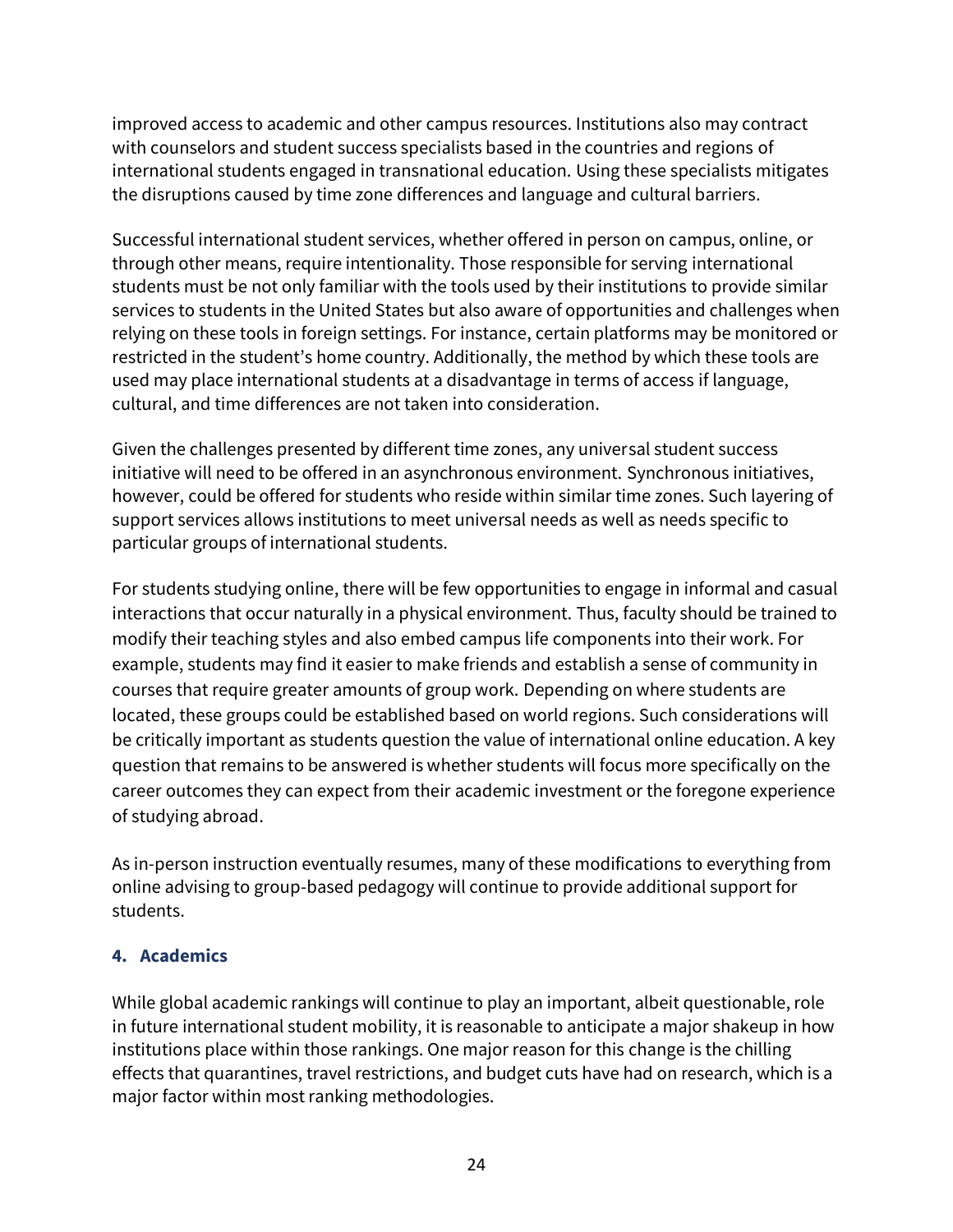International student interests in specific disciplines will continue to shift as governments, employers, and the media place greater emphasis on digitalization and public health. This shift in interests will lead to the rise of new academic and certificate programs as higher education institutions scramble to appeal to future enrollees.

Institutions seeking to serve international students enrolled in online courses from abroad will find it necessary to develop solutions that offer these students practical work experiences even if they never set foot in the United States. These solutions may include the development of internship programs with international alumni, partnering with for-profit and nonprofit organizations that specialize in the delivery of experiential learning, and greater engagement with companies based in the students' home countries as well as companies based in the United States that have ties to the students' home countries. Ultimately, international students will have many more options in an online environment than they ever had before.

Additionally, U.S. host institutions will find themselves in greater competition with local universities and colleges in the students' home countries because these institutions are likely able to offer a much lower price point while leveraging relevant marketing channels more effectively. Moreover, many institutions outside the United States benefit from national strategies for international education. For example, India's newly unveiled National Education Policy 2020 (NEP) includes an emphasis on having greater numbers of students stay in India, as well as more international students studying in India (PIE News 2020).

Globally, competition will increase as a result of more online learning opportunities, including full academic programs, Massive Open Online Courses, and microcredentials (Li and Lalani 2020).

#### <span id="page-25-0"></span>**5. Increased Advocacy**

Institutions that remained silent on pending immigration restrictions in the past will become more likely to engage members of their congressional delegation on behalf of international students in the future. The United States has served as the primary destination for international students for decades, yet it is the only major destination country that lacks a national strategy for international education. COVID-19 reinforces the need for international research collaborations, intercultural education, and an understanding of global issues and trends. That said, the United States is currently proceeding down a path that isolates itself from the rest of the world, as evidenced by a growing number of restrictive policies affecting international students and scholars and an exit from the World Health Organization.

Additionally, as the United States continues to confront issues surrounding structural racism and systemic inequities, international educators must not sit on the sidelines; rather, they must collaborate with institutional colleagues and community partners to support efforts to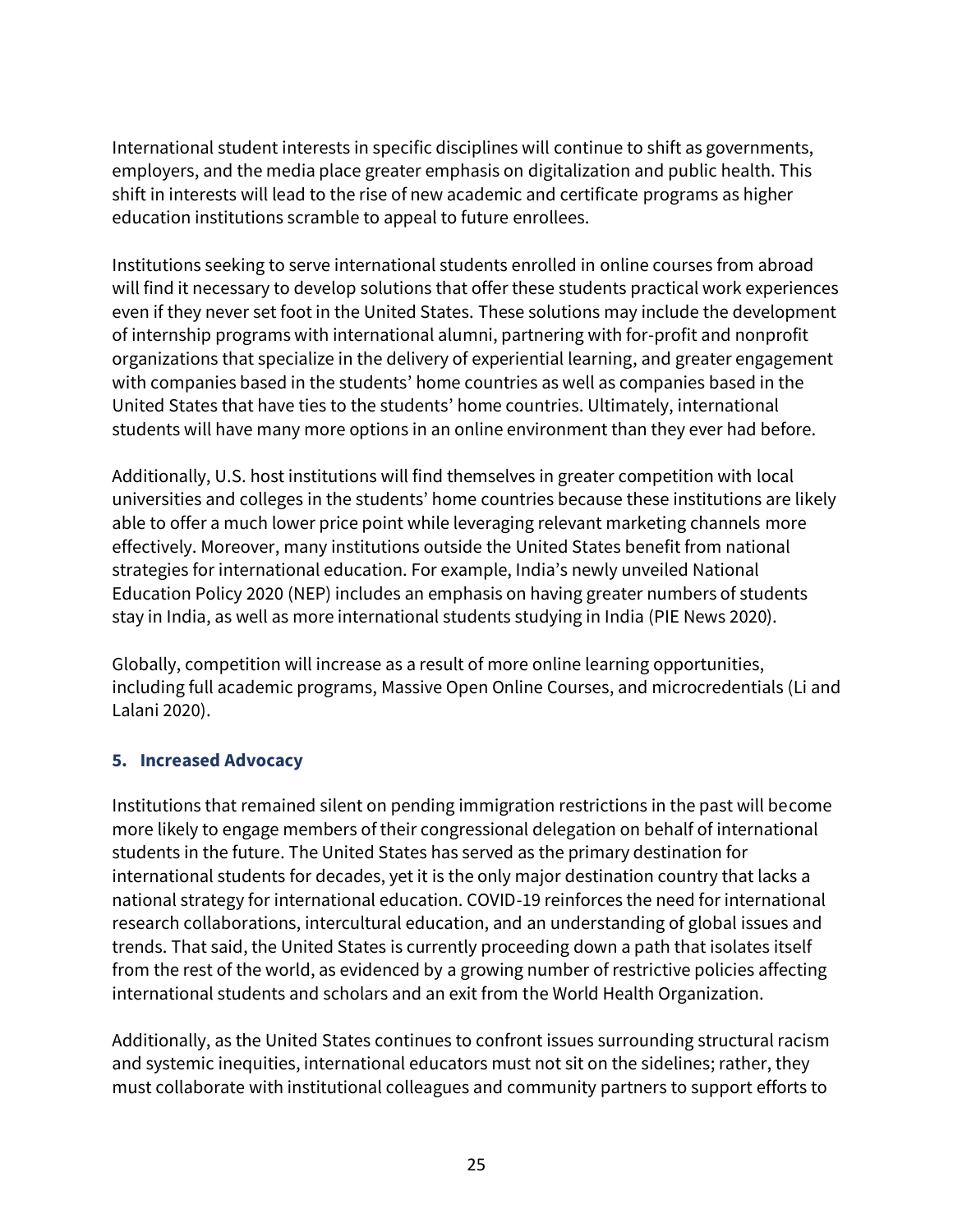enact long-term meaningful changes locally and apply a critical lens to understand these issues globally.

# <span id="page-26-0"></span>Conclusion

This report provides a limited analysis of the factors driving growth and decline in international student enrollment, showcasing how institutions can use publicly available data to help inform international student enrollment strategy. Additionally, the analysis used data from past crises that help shed some light on how international enrollment fared postcrisis. Lastly, the report posed five broad implications for the future of international higher education.

It is a foregone conclusion that international student enrollment will continue to suffer for the foreseeable future. As the world continues to grapple with the effects of the global pandemic, it is clear that that U.S. higher education institutions must realign, rethink, and rebuild despite diminishing resources, or they will be sidelined. Planning strategically with innovations and outside-the-box offerings and support will help institutions prepare and move forward.

<span id="page-26-1"></span>As practitioners and advocates, international educators need to keep abreast of the interconnected landscape of higher education, including global trends and domestic issues. COVID-19 presents a critical juncture for higher education institutions to choose the extent to which global engagement will enable them to achieve their institutional strategic priorities. A campuswide strategy for international enrollment management is no longer a choice, but rather an imperative.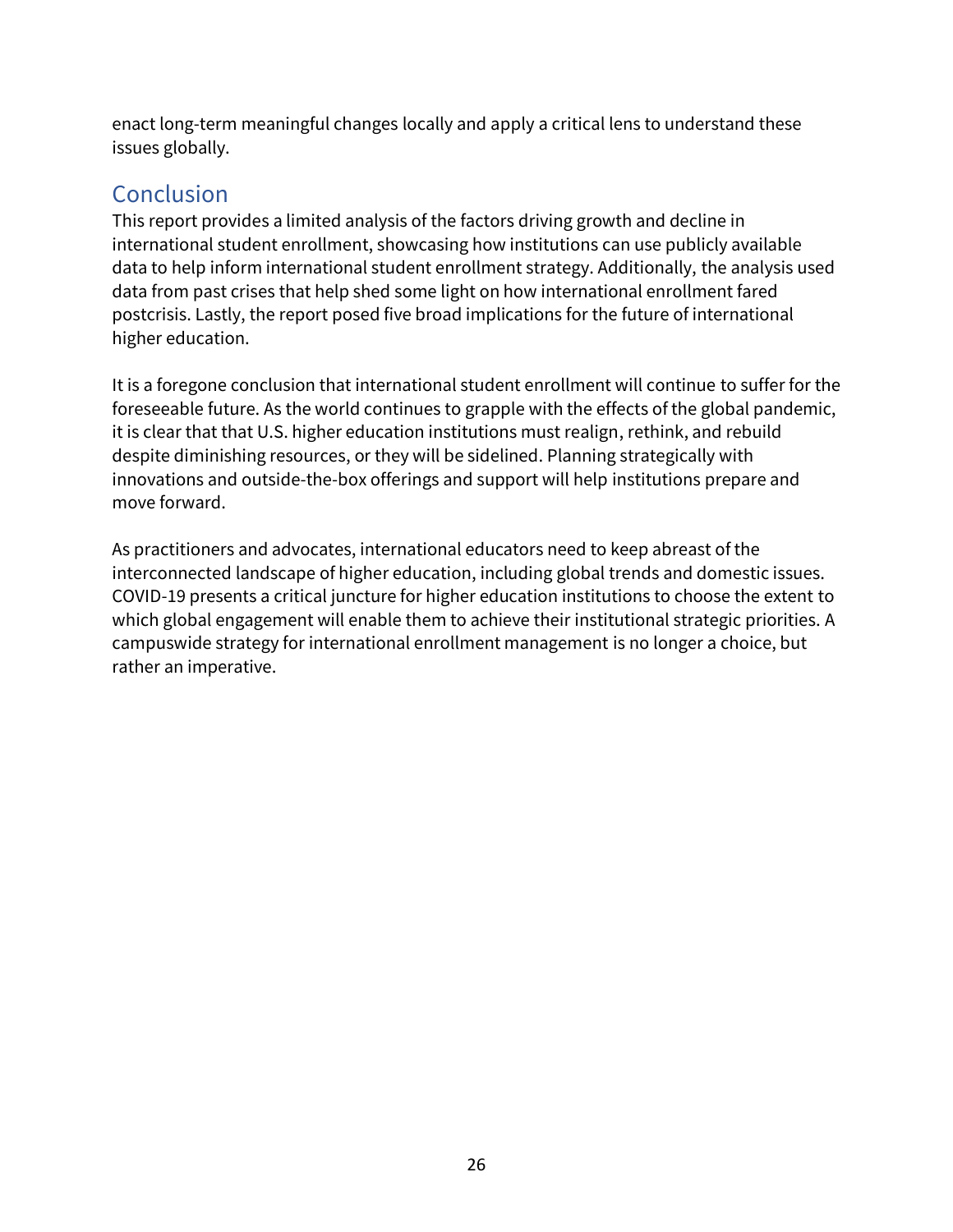## References

Altbach, Philip, and Roberta Malee Bassett. 2009. "The Brain Trade." *Foreign Policy*. October 23, 2009[. https://foreignpolicy.com/2009/10/23/the-brain-trade/.](https://foreignpolicy.com/2009/10/23/the-brain-trade/)

Association of Public and Land-grant Universities (APLU). n.d. "Members*.*" <https://www.aplu.org/members/>

Australian Bureau of Statistics. 2020. "Overseas Travel Statistics, Provisional, April 2020." [https://www.abs.gov.au/AUSSTATS/abs@.nsf/allprimarymainfeatures/D3093015A5B611CEC](https://www.abs.gov.au/AUSSTATS/abs@.nsf/allprimarymainfeatures/D3093015A5B611CECA258588001CE500?opendocument) [A258588001CE500?opendocument.](https://www.abs.gov.au/AUSSTATS/abs@.nsf/allprimarymainfeatures/D3093015A5B611CECA258588001CE500?opendocument)

Carnegie Classification of Institutions of Higher Education. 2017. "Standard Listings." [https://carnegieclassifications.iu.edu/lookup/standard.php.](https://carnegieclassifications.iu.edu/lookup/standard.php)

Deere, Michael. 2016. "When It Comes to Saudi Mobility, Is It All About the Price of Oil?" *PIE News.* January 22, 2016[. https://thepienews.com/analysis/when-it-comes-to-saudi-mobility](https://thepienews.com/analysis/when-it-comes-to-saudi-mobility-is-it-all-about-the-price-of-oil/)[is-it-all-about-the-price-of-oil/.](https://thepienews.com/analysis/when-it-comes-to-saudi-mobility-is-it-all-about-the-price-of-oil/)

Gallup. 2020. "Party Affiliation." [https://news.gallup.com/poll/15370/party-affiliation.aspx.](https://news.gallup.com/poll/15370/party-affiliation.aspx)

The Guardian. 2015. "Saudi Arabia Reveals Cuts Plan to Shrink \$98bn Budget Deficit." *The Guardian.* December 28, 2015[. https://www.theguardian.com/world/2015/dec/28/saudi](https://www.theguardian.com/world/2015/dec/28/saudi-arabia-spending-cuts-oil-prices-budget-deficit)[arabia-spending-cuts-oil-prices-budget-deficit.](https://www.theguardian.com/world/2015/dec/28/saudi-arabia-spending-cuts-oil-prices-budget-deficit)

Institute of International Education (IIE). 2020. *IIE Open Doors.* [https://opendoorsdata.org/.](https://opendoorsdata.org/)

Kelchen, Robert. 2020. "The Looming Financial Fallout." *The Chronicle of Higher Education.* June 8, 2020. [https://www.chronicle.com/article/the-looming-financial-fallout.](https://www.chronicle.com/article/the-looming-financial-fallout)

Kopf, Dan. 2018. "The Surprising Link Between the 2008 Financial Crisis and US College Students." *World Economic Forum.* [https://www.weforum.org/agenda/2018/09/the-2008](https://www.weforum.org/agenda/2018/09/the-2008-financial-crisis-completely-changed-what-majors-students-choose) [financial-crisis-completely-changed-what-majors-students-choose.](https://www.weforum.org/agenda/2018/09/the-2008-financial-crisis-completely-changed-what-majors-students-choose)

Larmer, Brook. 2019. "One of America's Most Vital Exports, Education, Never Goes Abroad, But It Still Faces Threats." *New York Times Magazine.* January 3, 2019. [https://www.nytimes.com/2019/01/03/magazine/one-of-americas-most-vital-exports](https://www.nytimes.com/2019/01/03/magazine/one-of-americas-most-vital-exports-education-never-goes-abroad-but-it-still-faces-threats.html)[education-never-goes-abroad-but-it-still-faces-threats.html.](https://www.nytimes.com/2019/01/03/magazine/one-of-americas-most-vital-exports-education-never-goes-abroad-but-it-still-faces-threats.html)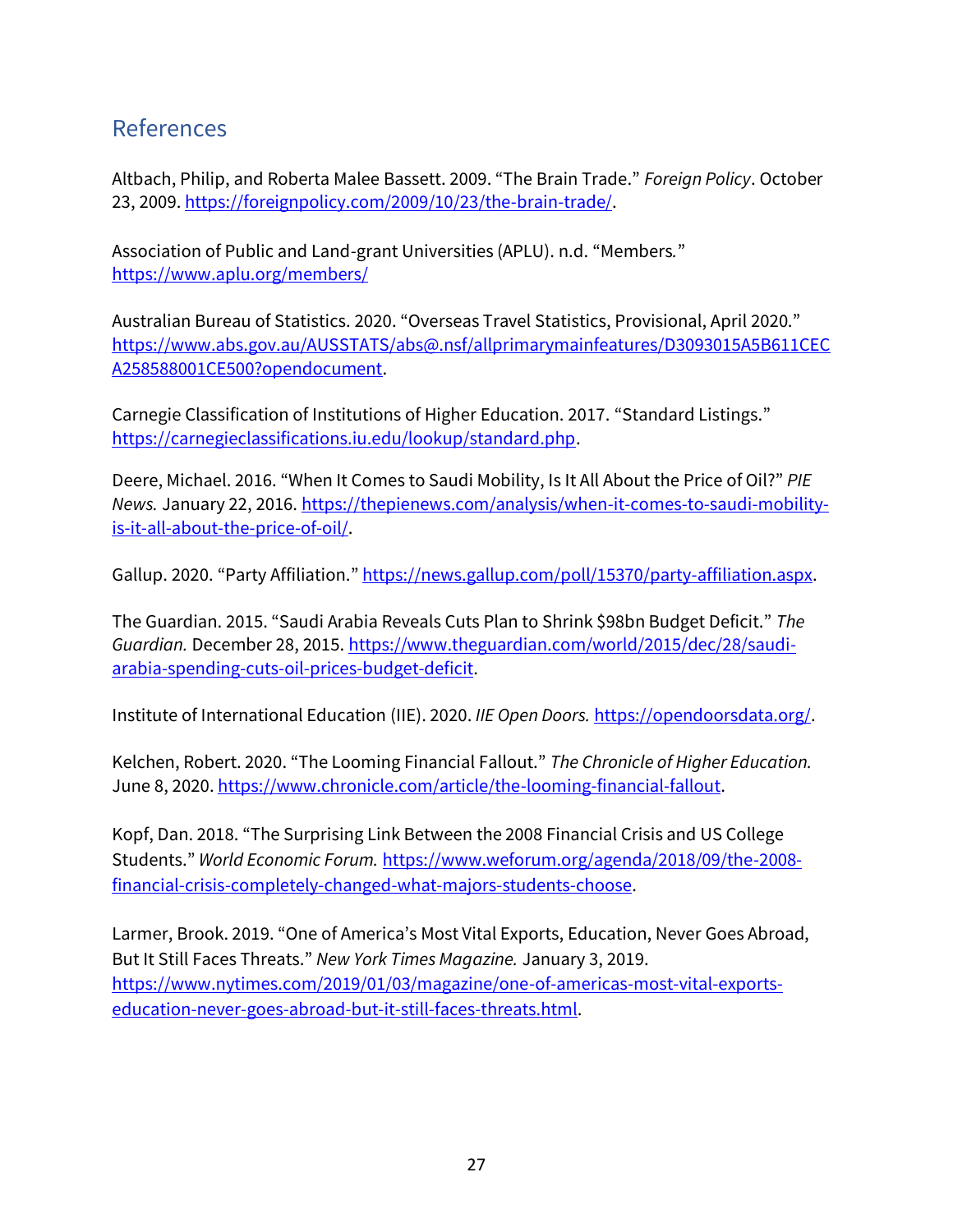Li, Cathy, and Farah Lalani. 2020. "The COVID-19 Pandemic Has Changed Education Forever. This Is How." *World Economic Forum.* April 29, 2020. [https://www.weforum.org/agenda/2020/04/coronavirus-education-global-covid19-online-](https://www.weforum.org/agenda/2020/04/coronavirus-education-global-covid19-online-digital-learning/)

[digital-learning/.](https://www.weforum.org/agenda/2020/04/coronavirus-education-global-covid19-online-digital-learning/)

Moodie, Gavin. 2020. "Coronavirus: How Likely Are International University Students to Choose Australia Over the UK, US and Canada?" *The Conversation*. July 21, 2020. [https://theconversation.com/coronavirus-how-likely-are-international-university-students](https://theconversation.com/coronavirus-how-likely-are-international-university-students-to-choose-australia-over-the-uk-us-and-canada-142715)[to-choose-australia-over-the-uk-us-and-canada-142715.](https://theconversation.com/coronavirus-how-likely-are-international-university-students-to-choose-australia-over-the-uk-us-and-canada-142715)

NAFSA: Association of International Educators. n.d. *NAFSA International Student Economic Value Tool.* [https://www.nafsa.org/policy-and-advocacy/policy-resources/nafsa](https://www.nafsa.org/policy-and-advocacy/policy-resources/nafsa-international-student-economic-value-tool-v2#stateData)[international-student-economic-value-tool-v2#stateData.](https://www.nafsa.org/policy-and-advocacy/policy-resources/nafsa-international-student-economic-value-tool-v2#stateData)

National Center for Education Statistics (NCES). n.d. *Integrated Postsecondary Education Data System.* <https://nces.ed.gov/ipeds/use-the-data>

National Foundation for American Policy. 2017. "The Importance of International Students to American Science and Engineering." *NFAP Policy Brief.* [http://nfap.com/wp](http://nfap.com/wp-content/uploads/2017/10/The-Importance-of-International-Students.NFAP-Policy-Brief.October-20171.pdf)[content/uploads/2017/10/The-Importance-of-International-Students.NFAP-Policy-](http://nfap.com/wp-content/uploads/2017/10/The-Importance-of-International-Students.NFAP-Policy-Brief.October-20171.pdf)[Brief.October-20171.pdf.](http://nfap.com/wp-content/uploads/2017/10/The-Importance-of-International-Students.NFAP-Policy-Brief.October-20171.pdf)

Organisation for Economic Co-operation and Development (OECD). n.d. *OECD.Stat.* [https://stats.oecd.org/.](https://stats.oecd.org/)

Pardee, Lauren. 2004. "Int'l Grad Student Applications Decline." *Columbia Spectator*. March 25, 2004[. http://spectatorarchive.library.columbia.edu/?a=d&d=cs20040325-01.2.2&e=------](http://spectatorarchive.library.columbia.edu/?a=d&d=cs20040325-01.2.2&e=-------en-20--1--txt-txIN-------) [en-20--1--txt-txIN-------](http://spectatorarchive.library.columbia.edu/?a=d&d=cs20040325-01.2.2&e=-------en-20--1--txt-txIN-------).

PIE News. 2020. "India: NEP 2020 paves way for Int'l campuses." *PIE News.* July 31, 2020. [https://thepienews.com/news/india-nep-2020-paves-way-for-intl-campuses/.](https://thepienews.com/news/india-nep-2020-paves-way-for-intl-campuses/)

Redden, Elizabeth. 2016. "Will Saudi Student Boom End?" *Inside Higher Ed.* February 25, 2016. [https://www.insidehighered.com/news/2016/02/25/will-us-colleges-and-universities-see](https://www.insidehighered.com/news/2016/02/25/will-us-colleges-and-universities-see-decline-saudi-funded-students)[decline-saudi-funded-students.](https://www.insidehighered.com/news/2016/02/25/will-us-colleges-and-universities-see-decline-saudi-funded-students)

Redden, Elizabeth. 2017a. "State Shortfalls and Foreign Students." *Inside Higher Ed.* January 3, 2017[. https://www.insidehighered.com/news/2017/01/03/study-looks-link-between](https://www.insidehighered.com/news/2017/01/03/study-looks-link-between-international-enrollment-increases-and-state-appropriation)[international-enrollment-increases-and-state-appropriation.](https://www.insidehighered.com/news/2017/01/03/study-looks-link-between-international-enrollment-increases-and-state-appropriation)

Redden, Elizabeth. 2017b. "Foreign Students and Graduate STEM Enrollment." *Inside Higher Ed.* October 11, 2017[. https://www.insidehighered.com/quicktakes/2017/10/11/foreign](https://www.insidehighered.com/quicktakes/2017/10/11/foreign-students-and-graduate-stem-enrollment)[students-and-graduate-stem-enrollment.](https://www.insidehighered.com/quicktakes/2017/10/11/foreign-students-and-graduate-stem-enrollment)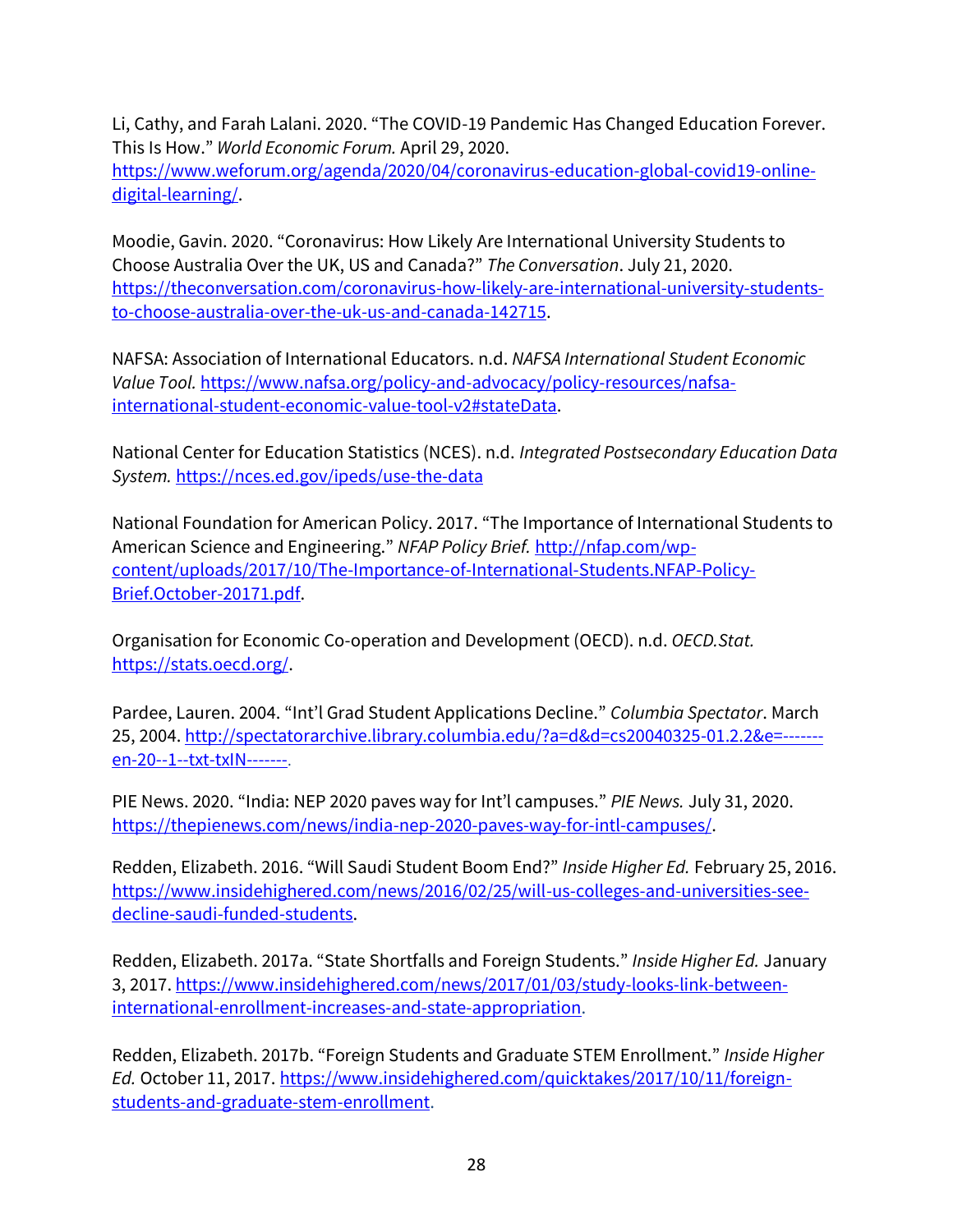Saudi Arabian Cultural Mission. n.d. "King Abdullah Scholarship Program." [https://www.sacm.org/ArabicSACM/pdf/education\\_web.pdf?\\_\\_cf\\_chl\\_jschl\\_tk\\_\\_=224943fd1](https://www.sacm.org/ArabicSACM/pdf/education_web.pdf?__cf_chl_jschl_tk__=224943fd18d8b43cbad5b9fc30e2abe96be307e3-1598719771-0-AW9X4PdOZQknlC6o54994lLbOuQdipS_ZII5Ng6FtCj-f3UxUQZy6zO1KNbgEaFlTzaxXYWwzH9DG-sfaDlvjrgGxr-2OCc0Vqf0CHntgGq4q626lbXC-4t_jVO737INW2_B2Mvxbb1n_YECFidJU29lIiwzyamD2g8hN8CoAQUTBtuzBWmcQ0Ymd02FVayAYelpopYuH_RLGo-032YG6DfiEP26rRDe8XJVobRQbSBny1xP8WK-f5sYEgkv_jRcy8pkSneEcUKk-CB5UNafcKibxNA5bPj3zAgRk8SHBBkqHN9vp4IZpMhU0p16EomFgA) [8d8b43cbad5b9fc30e2abe96be307e3-1598719771-0-](https://www.sacm.org/ArabicSACM/pdf/education_web.pdf?__cf_chl_jschl_tk__=224943fd18d8b43cbad5b9fc30e2abe96be307e3-1598719771-0-AW9X4PdOZQknlC6o54994lLbOuQdipS_ZII5Ng6FtCj-f3UxUQZy6zO1KNbgEaFlTzaxXYWwzH9DG-sfaDlvjrgGxr-2OCc0Vqf0CHntgGq4q626lbXC-4t_jVO737INW2_B2Mvxbb1n_YECFidJU29lIiwzyamD2g8hN8CoAQUTBtuzBWmcQ0Ymd02FVayAYelpopYuH_RLGo-032YG6DfiEP26rRDe8XJVobRQbSBny1xP8WK-f5sYEgkv_jRcy8pkSneEcUKk-CB5UNafcKibxNA5bPj3zAgRk8SHBBkqHN9vp4IZpMhU0p16EomFgA) [AW9X4PdOZQknlC6o54994lLbOuQdipS\\_ZII5Ng6FtCj](https://www.sacm.org/ArabicSACM/pdf/education_web.pdf?__cf_chl_jschl_tk__=224943fd18d8b43cbad5b9fc30e2abe96be307e3-1598719771-0-AW9X4PdOZQknlC6o54994lLbOuQdipS_ZII5Ng6FtCj-f3UxUQZy6zO1KNbgEaFlTzaxXYWwzH9DG-sfaDlvjrgGxr-2OCc0Vqf0CHntgGq4q626lbXC-4t_jVO737INW2_B2Mvxbb1n_YECFidJU29lIiwzyamD2g8hN8CoAQUTBtuzBWmcQ0Ymd02FVayAYelpopYuH_RLGo-032YG6DfiEP26rRDe8XJVobRQbSBny1xP8WK-f5sYEgkv_jRcy8pkSneEcUKk-CB5UNafcKibxNA5bPj3zAgRk8SHBBkqHN9vp4IZpMhU0p16EomFgA)[f3UxUQZy6zO1KNbgEaFlTzaxXYWwzH9DG-sfaDlvjrgGxr-2OCc0Vqf0CHntgGq4q626lbXC-](https://www.sacm.org/ArabicSACM/pdf/education_web.pdf?__cf_chl_jschl_tk__=224943fd18d8b43cbad5b9fc30e2abe96be307e3-1598719771-0-AW9X4PdOZQknlC6o54994lLbOuQdipS_ZII5Ng6FtCj-f3UxUQZy6zO1KNbgEaFlTzaxXYWwzH9DG-sfaDlvjrgGxr-2OCc0Vqf0CHntgGq4q626lbXC-4t_jVO737INW2_B2Mvxbb1n_YECFidJU29lIiwzyamD2g8hN8CoAQUTBtuzBWmcQ0Ymd02FVayAYelpopYuH_RLGo-032YG6DfiEP26rRDe8XJVobRQbSBny1xP8WK-f5sYEgkv_jRcy8pkSneEcUKk-CB5UNafcKibxNA5bPj3zAgRk8SHBBkqHN9vp4IZpMhU0p16EomFgA)[4t\\_jVO737INW2\\_B2Mvxbb1n\\_YECFidJU29lIiwzyamD2g8hN8CoAQUTBtuzBWmcQ0Ymd02FVay](https://www.sacm.org/ArabicSACM/pdf/education_web.pdf?__cf_chl_jschl_tk__=224943fd18d8b43cbad5b9fc30e2abe96be307e3-1598719771-0-AW9X4PdOZQknlC6o54994lLbOuQdipS_ZII5Ng6FtCj-f3UxUQZy6zO1KNbgEaFlTzaxXYWwzH9DG-sfaDlvjrgGxr-2OCc0Vqf0CHntgGq4q626lbXC-4t_jVO737INW2_B2Mvxbb1n_YECFidJU29lIiwzyamD2g8hN8CoAQUTBtuzBWmcQ0Ymd02FVayAYelpopYuH_RLGo-032YG6DfiEP26rRDe8XJVobRQbSBny1xP8WK-f5sYEgkv_jRcy8pkSneEcUKk-CB5UNafcKibxNA5bPj3zAgRk8SHBBkqHN9vp4IZpMhU0p16EomFgA) [AYelpopYuH\\_RLGo-032YG6DfiEP26rRDe8XJVobRQbSBny1xP8WK](https://www.sacm.org/ArabicSACM/pdf/education_web.pdf?__cf_chl_jschl_tk__=224943fd18d8b43cbad5b9fc30e2abe96be307e3-1598719771-0-AW9X4PdOZQknlC6o54994lLbOuQdipS_ZII5Ng6FtCj-f3UxUQZy6zO1KNbgEaFlTzaxXYWwzH9DG-sfaDlvjrgGxr-2OCc0Vqf0CHntgGq4q626lbXC-4t_jVO737INW2_B2Mvxbb1n_YECFidJU29lIiwzyamD2g8hN8CoAQUTBtuzBWmcQ0Ymd02FVayAYelpopYuH_RLGo-032YG6DfiEP26rRDe8XJVobRQbSBny1xP8WK-f5sYEgkv_jRcy8pkSneEcUKk-CB5UNafcKibxNA5bPj3zAgRk8SHBBkqHN9vp4IZpMhU0p16EomFgA)[f5sYEgkv\\_jRcy8pkSneEcUKk-](https://www.sacm.org/ArabicSACM/pdf/education_web.pdf?__cf_chl_jschl_tk__=224943fd18d8b43cbad5b9fc30e2abe96be307e3-1598719771-0-AW9X4PdOZQknlC6o54994lLbOuQdipS_ZII5Ng6FtCj-f3UxUQZy6zO1KNbgEaFlTzaxXYWwzH9DG-sfaDlvjrgGxr-2OCc0Vqf0CHntgGq4q626lbXC-4t_jVO737INW2_B2Mvxbb1n_YECFidJU29lIiwzyamD2g8hN8CoAQUTBtuzBWmcQ0Ymd02FVayAYelpopYuH_RLGo-032YG6DfiEP26rRDe8XJVobRQbSBny1xP8WK-f5sYEgkv_jRcy8pkSneEcUKk-CB5UNafcKibxNA5bPj3zAgRk8SHBBkqHN9vp4IZpMhU0p16EomFgA)

[CB5UNafcKibxNA5bPj3zAgRk8SHBBkqHN9vp4IZpMhU0p16EomFgA](https://www.sacm.org/ArabicSACM/pdf/education_web.pdf?__cf_chl_jschl_tk__=224943fd18d8b43cbad5b9fc30e2abe96be307e3-1598719771-0-AW9X4PdOZQknlC6o54994lLbOuQdipS_ZII5Ng6FtCj-f3UxUQZy6zO1KNbgEaFlTzaxXYWwzH9DG-sfaDlvjrgGxr-2OCc0Vqf0CHntgGq4q626lbXC-4t_jVO737INW2_B2Mvxbb1n_YECFidJU29lIiwzyamD2g8hN8CoAQUTBtuzBWmcQ0Ymd02FVayAYelpopYuH_RLGo-032YG6DfiEP26rRDe8XJVobRQbSBny1xP8WK-f5sYEgkv_jRcy8pkSneEcUKk-CB5UNafcKibxNA5bPj3zAgRk8SHBBkqHN9vp4IZpMhU0p16EomFgA).

Shih, Kevin. 2017. "Do International Students Crowd-out or Cross-subsidize Americans in Higher Education?" *Journal of Public Economics,* 157:170–184 [https://doi.org/10.1016/j.jpubeco.2017.10.003.](https://doi.org/10.1016/j.jpubeco.2017.10.003)

State Higher Education Executive Officers Association (SHEEO). 2020. *State Higher Education Finance FY 2019.* [https://shef.sheeo.org/wp](https://shef.sheeo.org/wp-content/uploads/2020/04/SHEEO_SHEF_FY19_Report.pdf)[content/uploads/2020/04/SHEEO\\_SHEF\\_FY19\\_Report.pdf.](https://shef.sheeo.org/wp-content/uploads/2020/04/SHEEO_SHEF_FY19_Report.pdf)

Tobenkin, David. 2020. "Is It Time for a U.S. International Education Strategy?" *International Educator*. January 2, 2020[. https://www.nafsa.org/ie-magazine/2020/1/2/it-time-us](https://www.nafsa.org/ie-magazine/2020/1/2/it-time-us-international-education-strategy)[international-education-strategy.](https://www.nafsa.org/ie-magazine/2020/1/2/it-time-us-international-education-strategy)

UNESCO Institute for Statistics (UIS.Stat). n.d. *UNESCO Institute for Statistics.* [http://data.uis.unesco.org/.](http://data.uis.unesco.org/)

U.S. Department of Agriculture, Foreign Agricultural Service. 2018. "Top U.S. Agricultural Exports in 2017." [https://www.fas.usda.gov/data/top-us-agricultural-exports-2017.](https://www.fas.usda.gov/data/top-us-agricultural-exports-2017)

U.S. Department of Homeland Security. n.d. "Study in the States." *Student and Exchange Visitor Information System.* [https://studyinthestates.dhs.gov/sevis-by-the-numbers/sevis-by](https://studyinthestates.dhs.gov/sevis-by-the-numbers/sevis-by-the-numbers-data)[the-numbers-data.](https://studyinthestates.dhs.gov/sevis-by-the-numbers/sevis-by-the-numbers-data)

U.S. Department of State, Bureau of Consular Affairs. n.d. "Monthly Nonimmigrant Visa Issuance Statistics." [https://travel.state.gov/content/travel/en/legal/visa-law0/visa](https://travel.state.gov/content/travel/en/legal/visa-law0/visa-statistics/nonimmigrant-visa-statistics/monthly-nonimmigrant-visa-issuances.html)[statistics/nonimmigrant-visa-statistics/monthly-nonimmigrant-visa-issuances.html.](https://travel.state.gov/content/travel/en/legal/visa-law0/visa-statistics/nonimmigrant-visa-statistics/monthly-nonimmigrant-visa-issuances.html)

U.S. News and World Report. 2019. *U.S. News Best Colleges.* [https://www.usnews.com/best](https://www.usnews.com/best-colleges)[colleges.](https://www.usnews.com/best-colleges)

Yahoo Finance. 2020. "iPath Series B S&P GSCI Crude Oil Total Return Index ETN (OIL): Historical Data." [https://finance.yahoo.com/quote/OIL/history/.](https://finance.yahoo.com/quote/OIL/history/)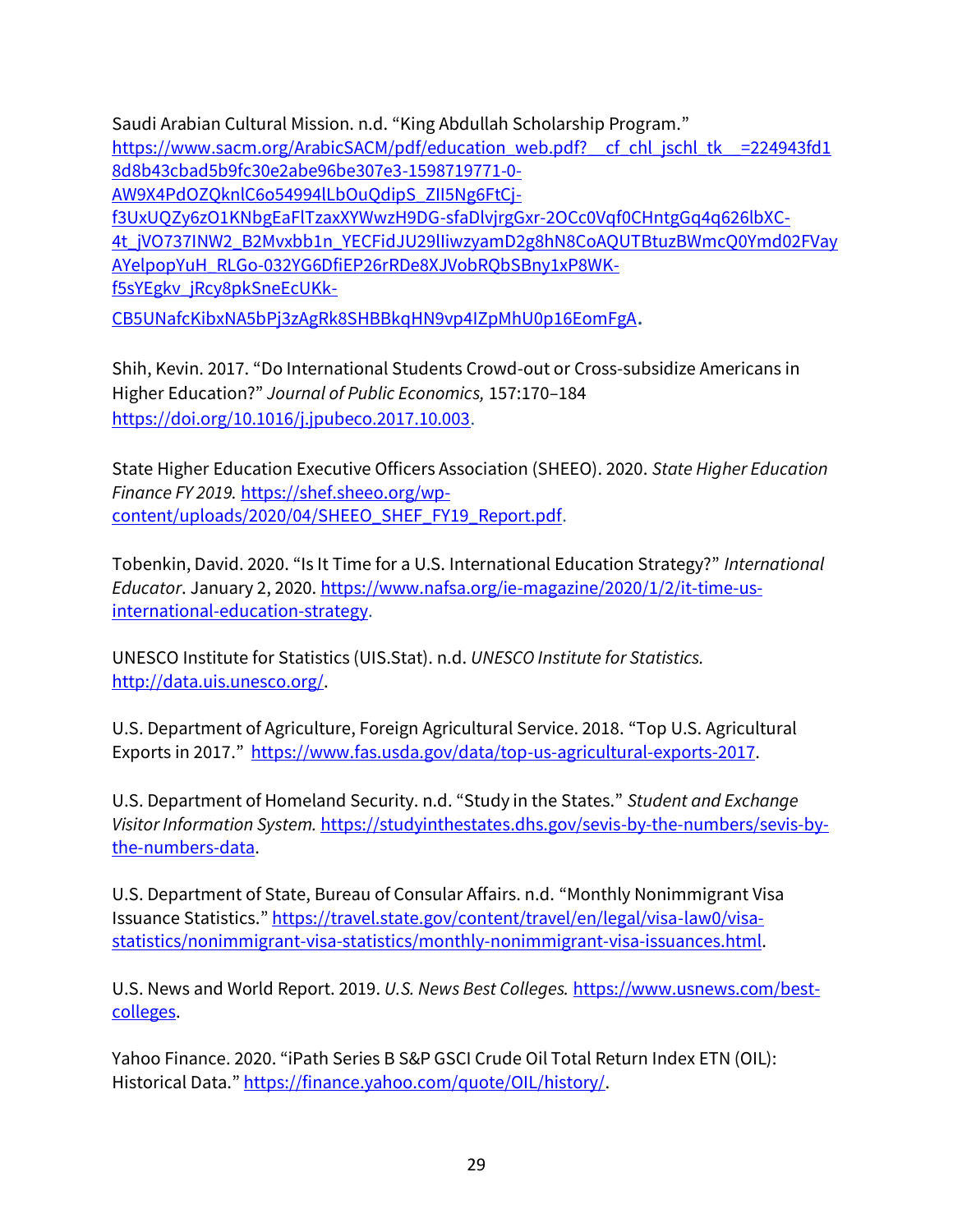Zavodny, Madeline. 2019. *International Students, STEM OPT and the U.S. STEM Workforce.* National Foundation for American Policy[. https://nfap.com/wp](https://nfap.com/wp-content/uploads/2019/03/International-Students-STEM-OPT-And-The-US-STEM-Workforce.NFAP-Policy-Brief.March-2019.pdf)[content/uploads/2019/03/International-Students-STEM-OPT-And-The-US-STEM-](https://nfap.com/wp-content/uploads/2019/03/International-Students-STEM-OPT-And-The-US-STEM-Workforce.NFAP-Policy-Brief.March-2019.pdf)[Workforce.NFAP-Policy-Brief.March-2019.pdf.](https://nfap.com/wp-content/uploads/2019/03/International-Students-STEM-OPT-And-The-US-STEM-Workforce.NFAP-Policy-Brief.March-2019.pdf)

## <span id="page-30-0"></span>Additional Resources

Beecher, Bradley, Bernhard Streitwieser, and Joy Zhou. 2020. "Charting a New Path toward Economic Prosperity: Comparing Policies for Higher Education Hubs in Hong Kong and South Korea." *Industry and Higher Education* 34, 2:80–90. [https://doi.org/10.1177/0950422219880477.](https://doi.org/10.1177/0950422219880477)

Bound, John, Breno Braga, Guarav Khanna, and Sarah Turner. 2019. *Public Universities: The Supply Side of Building a Skilled Workforce.* National Bureau of Economic Research Working Paper No. 25945. [https://www.nber.org/papers/w25945.](https://www.nber.org/papers/w25945)

Bound, John, and Sarah Turner. 2016. "A Passage to America: University Funding and International Students." *Alfred P. Sloan Foundation Economic Research Paper Series.* [https://pdfs.semanticscholar.org/984f/33257b6d14f9c63f68fc228b7f7847541b08.pdf.](https://pdfs.semanticscholar.org/984f/33257b6d14f9c63f68fc228b7f7847541b08.pdf)

Gopinath, Gita. 2020. "The Great Lockdown: Worst Economic Downturn Since the Great Depression." *IMFBlog* (blog). April 14, 2020. [https://blogs.imf.org/2020/04/14/the-great](https://blogs.imf.org/2020/04/14/the-great-lockdown-worst-economic-downturn-since-the-great-depression/)[lockdown-worst-economic-downturn-since-the-great-depression/.](https://blogs.imf.org/2020/04/14/the-great-lockdown-worst-economic-downturn-since-the-great-depression/)

Helms, Robin. 2020. "Can Internationalization Survive Coronavirus? You Need to See My Data." *Higher Education Today* (blog), American Council on Education. [https://www.higheredtoday.org/2020/03/04/can-internationalization-survive-coronavirus](https://www.higheredtoday.org/2020/03/04/can-internationalization-survive-coronavirus-need-see-data/)[need-see-data/.](https://www.higheredtoday.org/2020/03/04/can-internationalization-survive-coronavirus-need-see-data/)

Lee, Claire Seungeun. 2019. "Global Linguistic Capital, Global Cultural Capital: International Student Migrants in China's Two-Track International Education Market." *International Journal of Educational Development* 67:94–102. [https://doi.org/10.1016/j.ijedudev.2019.03.001.](https://nam11.safelinks.protection.outlook.com/?url=https%3A%2F%2Fdoi.org%2F10.1016%2Fj.ijedudev.2019.03.001&data=02%7C01%7C%7C59af66b63a7e45506cba08d85a544586%7C8685bb08cb6e4e4297475dec61ed385b%7C0%7C0%7C637358665288195074&sdata=SEAqPANyHu7FgNHAT5wWIxyL7QufmBg50IMO6%2Fa1lpA%3D&reserved=0)

Maxmen, Amy. 2020. "What a US Exit from the WHO Means for COVID-19 and Global Health." *Nature*. May 29, 2020[. https://www.nature.com/articles/d41586-020-01586-0.](https://www.nature.com/articles/d41586-020-01586-0)

O'Malley, Brendan. 2018. "'Sharp Drop' Expected in Global Student Mobility Growth." *University World News.* February 9, 2018. [https://www.universityworldnews.com/post.php?story=20180209120222866.](https://www.universityworldnews.com/post.php?story=20180209120222866)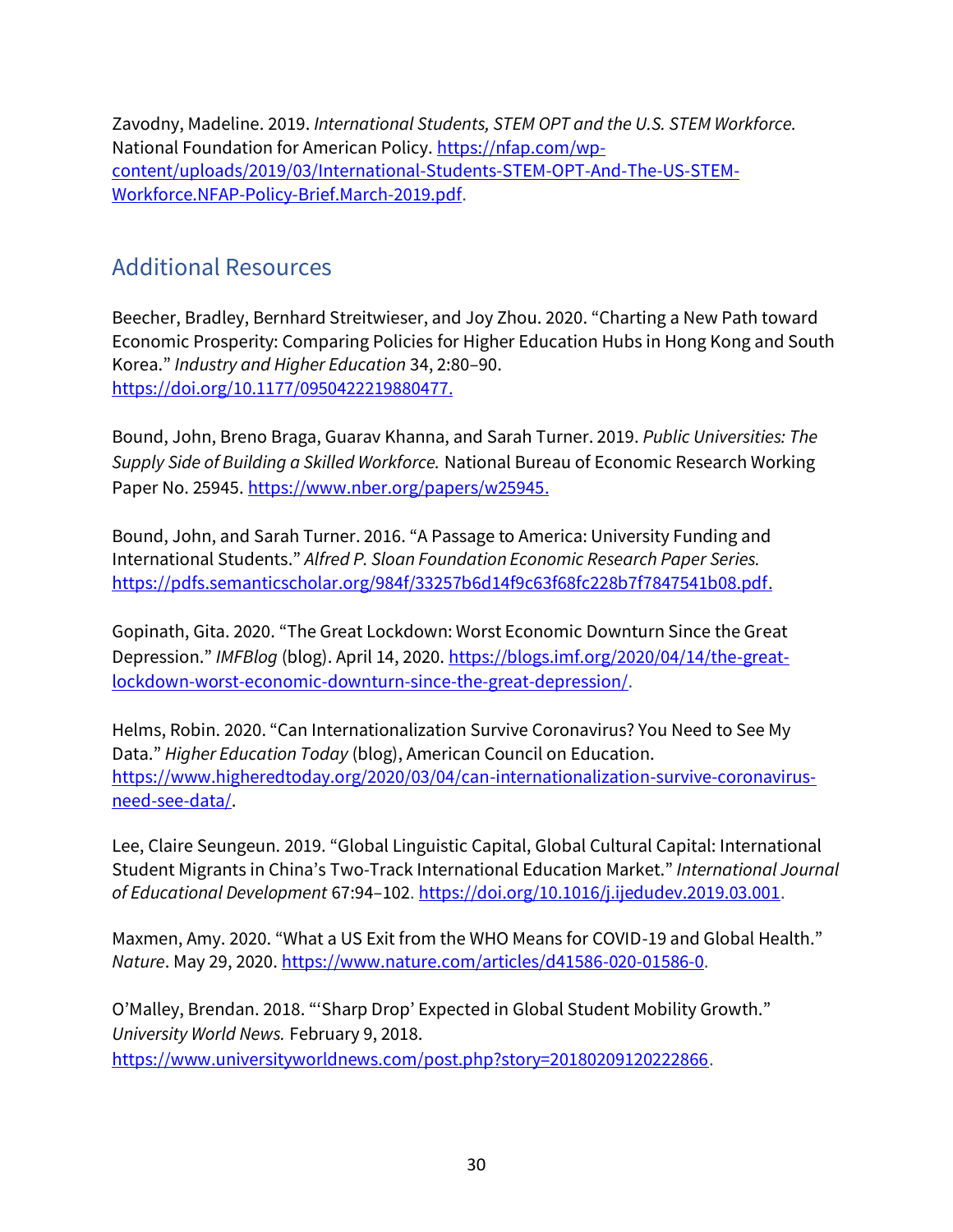Organisation for Economic Co-operation and Development (OECD). 2014. "Where: Global Reach." [https://www.oecd.org/about/members-and-partners/.](https://www.oecd.org/about/members-and-partners/)

United Nations. 2020. United Nations*.* [https://www.un.org/en/.](https://www.un.org/en/)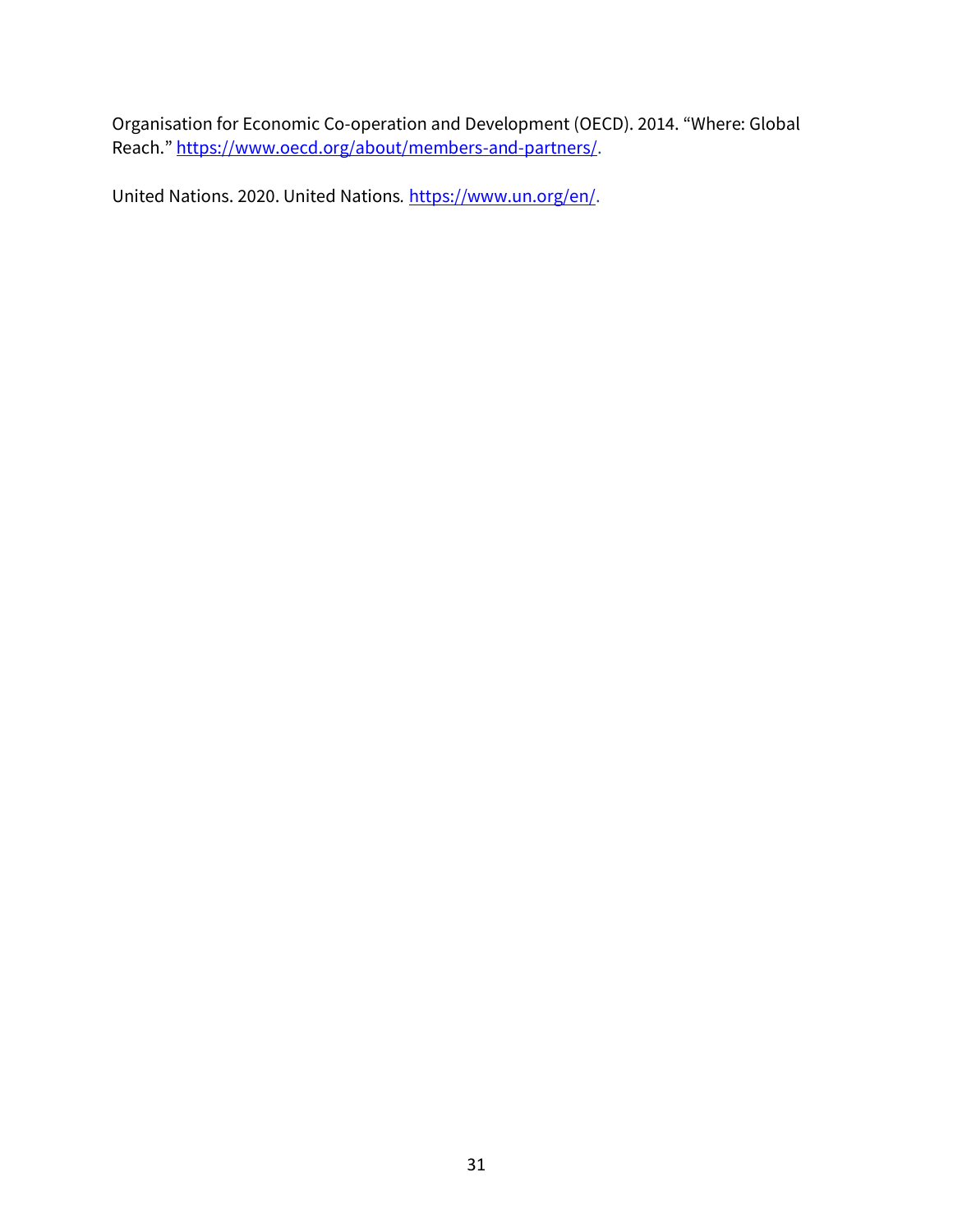# <span id="page-32-0"></span>Appendix A. Data Sources

| <b>Data Source</b>                                                 | <b>Definition</b>                                                                                                                                                                                                                            | <b>Release Date</b>    |
|--------------------------------------------------------------------|----------------------------------------------------------------------------------------------------------------------------------------------------------------------------------------------------------------------------------------------|------------------------|
| <b>APLU</b>                                                        | List of members of the association                                                                                                                                                                                                           | 2019                   |
| <b>ARWU</b>                                                        | An annual publication of global rankings<br>of the world's top 1,800 colleges and<br>universities based on multifarious<br>indicators                                                                                                        | June 26, 2019          |
| <b>Bureau of Economic Analysis</b>                                 | Regions defined by the Bureau of<br>Economic Analysis for comparison of<br>economic data                                                                                                                                                     | 2018                   |
| <b>Carnegie Classification</b>                                     | A framework for classifying colleges and<br>universities in the United States                                                                                                                                                                | February 28, 2018      |
| Gallup                                                             | The set of public opinion surveys<br>designed to monitor U.S. adults' views on<br>affiliation with a political party                                                                                                                         | 2017                   |
| <b>IPEDS</b>                                                       | A system of interrelated surveys<br>conducted annually by the National<br><b>Center for Education Statistics</b>                                                                                                                             | Fall 2007 to Fall 2018 |
| <b>NAFSA's International</b><br><b>Student Economic Value Tool</b> | An annual state-by-state and<br>congressional district analysis of the<br>economic contributions of international<br>students and their families to the U.S.<br>economy                                                                      | November 18, 2019      |
| <b>OECD</b>                                                        | A unique forum where the governments<br>of 36 member states with market<br>economies work with each other, as well<br>as with more than 70 nonmember<br>economies, to promote economic<br>growth, prosperity, and sustainable<br>development | 2005-17                |
| <b>QS World Rankings</b>                                           | An annual publication of university<br>rankings by Quacquarelli Symonds                                                                                                                                                                      | June 8, 2019           |
| <b>UNESCO Institute for Statistics</b><br>(UIS)                    | The official and trusted source of<br>internationally comparable global data<br>on education, science, culture, and<br>communication                                                                                                         | September 12, 2019     |
| <b>U.S. News Rankings</b>                                          | The Best Colleges Ranking is an annual<br>set of rankings of American colleges and<br>universities published by U.S. News &<br>World Report beginning in 1983                                                                                | September 10, 2019     |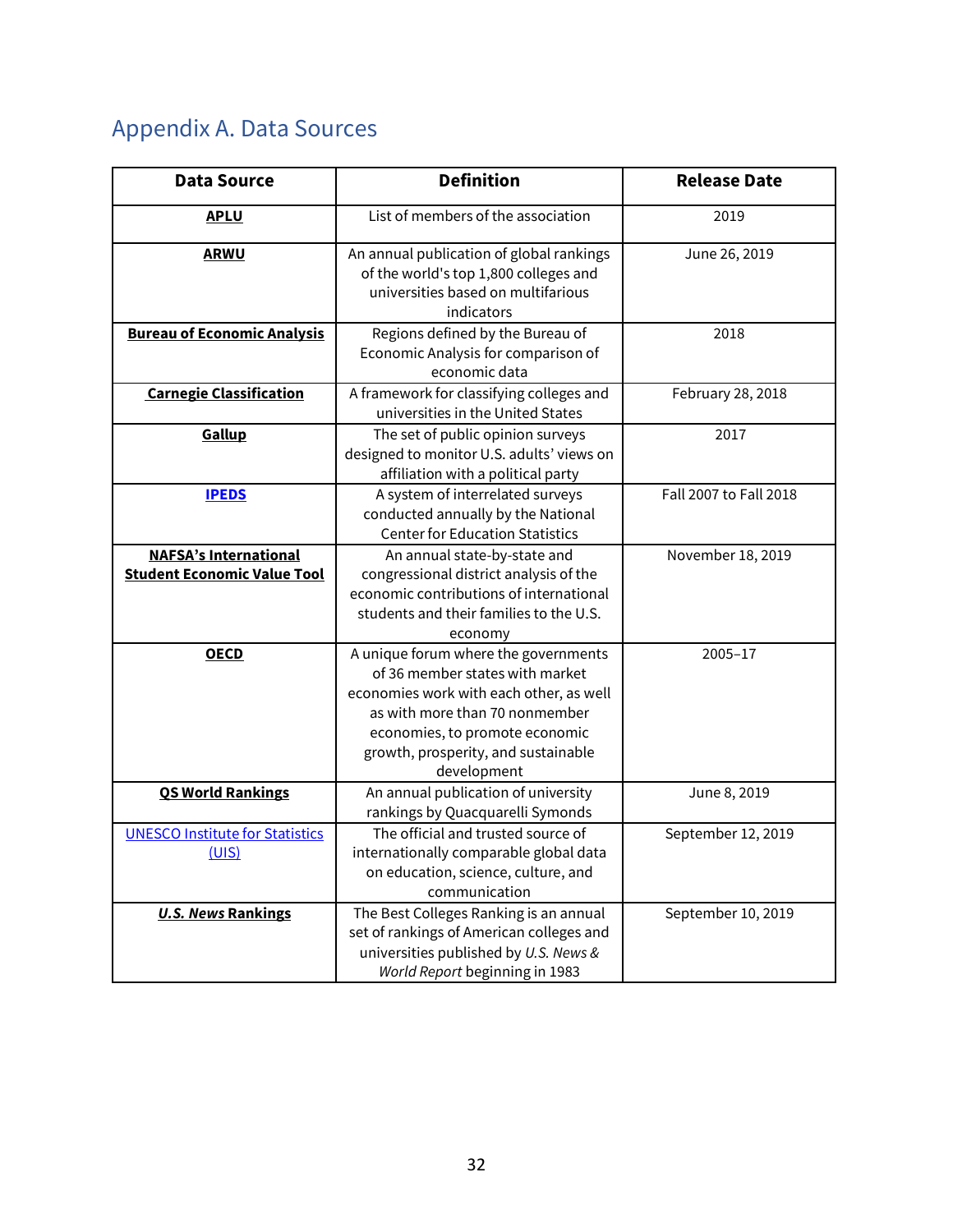# <span id="page-33-0"></span>Appendix B. Glossary of Terms

| <b>Term</b>          | <b>Definition</b>                                                                               |
|----------------------|-------------------------------------------------------------------------------------------------|
| Compound Annual      | The mean annual growth rate of international enrollment over a period extending beyond          |
| Growth Rate          | one year. CAGR is a representational figure that describes the growth as it would be if it were |
| (CAGR)               | consistent from year to year.                                                                   |
| Compound Annual      | The CAGR is grouped into the following categories:                                              |
| <b>Growth Rate</b>   | High Growth: $> +8.0\%$                                                                         |
| (CAGR) groups        | Medium Growth: +4.0 to +7.9%                                                                    |
|                      | Low Growth: +0.1% to +3.9%                                                                      |
|                      | No Change: 0%                                                                                   |
|                      | Low Decline: - 0.1% to - 3.9%                                                                   |
|                      | Medium Decline: -4.0% to -7.9%                                                                  |
|                      | High Decline: < - 8.0%                                                                          |
| Degree-granting      | Postsecondary institutions that grant associate's degrees or higher and participate in Title IV |
| institutions         | federal financial aid programs.                                                                 |
| Doctoral             | Institutions that awarded at least 20 research or scholarship doctoral degrees during the       |
| universities         | update year, as well as institutions with fewer than 20 research and scholarship doctoral       |
|                      | degrees that awarded at least 30 professional practice doctoral degrees in at least two         |
|                      | programs.                                                                                       |
| Economic region      | A grouping of institutions based on geographical regions used by the Bureau of Economic         |
|                      | <b>Analysis.</b>                                                                                |
| Gallup state         | Primary political party affiliation of residents in U.S. states as defined by the Gallup Poll.  |
| political party      |                                                                                                 |
| identification       |                                                                                                 |
| Gross enrollment     | Number of students enrolled in a given level of education, regardless of age, expressed as a    |
| ratios               | percentage of the official school-age population corresponding to the same level of             |
|                      | education.                                                                                      |
| International        | All international students enrolled for credit and non-credit course of study at an accredited  |
| enrollment           | higher education institution in the United States.                                              |
| International        | A nonimmigrant pursuing a course of study at a U.S. higher education institution holding F-1,   |
| student              | J-1, or M-1 nonimmigrant status.                                                                |
| <b>NAFSA</b> regions | NAFSA's membership in the United States is organized into 11 geographic regions. Regional       |
|                      | leadership teams organize conferences, state meetings, and workshops for member states.         |
| Outbound             | Number of students from a given country studying abroad, expressed as a percentage of total     |
| mobility ratio       | tertiary enrollment in that country.                                                            |
| Pathway              | Preparatory courses that are designed to help international students build the skills,          |
| programs             | knowledge, and qualifications they will need to enter a bachelor's or master's degree           |
|                      | program.                                                                                        |
| Power BI platform    | A collection of software services, apps, and connectors that work together to turn unrelated    |
|                      | sources of data into coherent, visually immersive, and interactive insights.                    |
| Third-party          | A third-party organization with which higher education institutions contract to undertake       |
| recruitment          | specific academic and nonacademic activities designed to recruit and support international      |
| partner              | students.                                                                                       |
|                      |                                                                                                 |